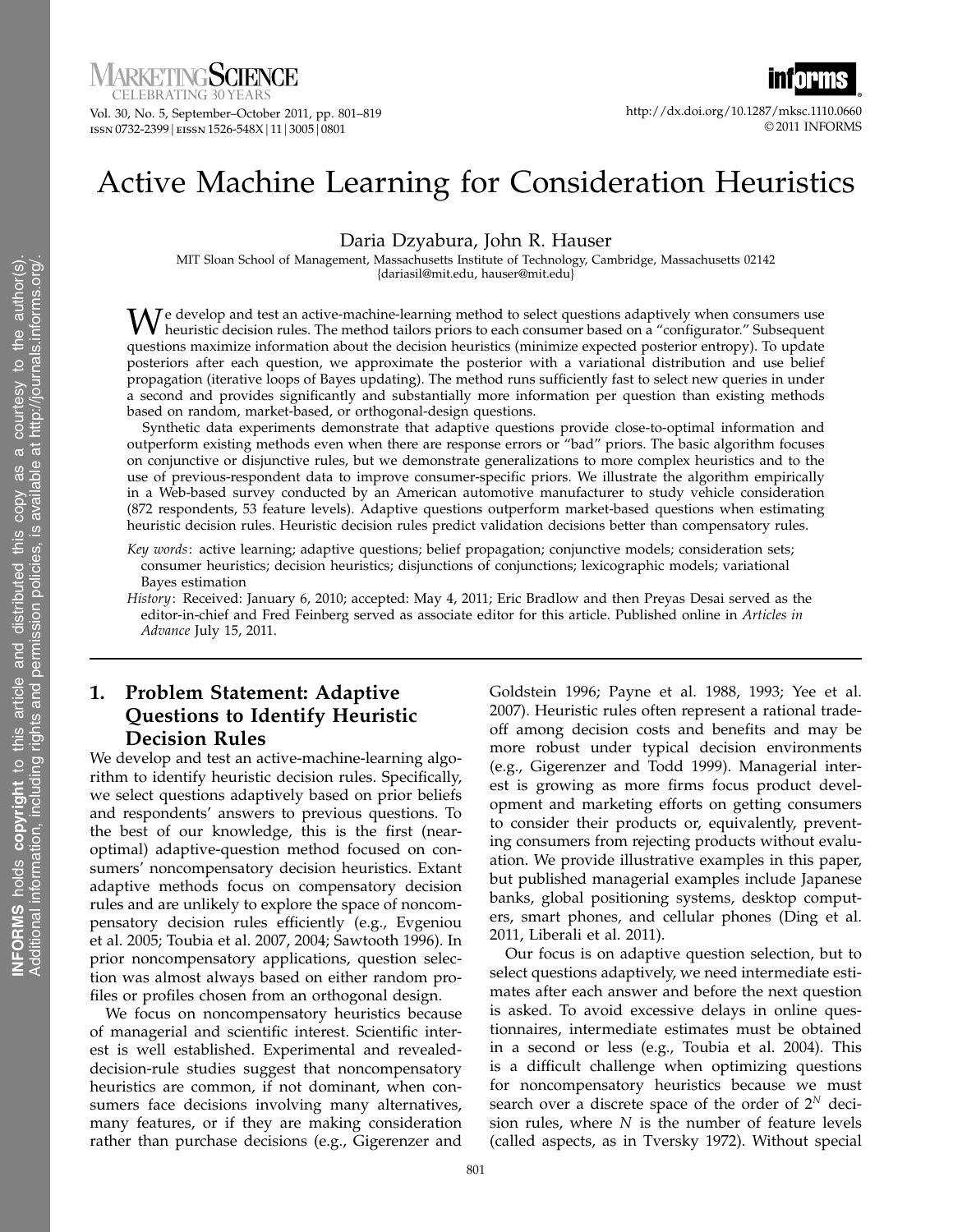structure, finding a best-fitting heuristic is much more difficult than finding best-fitting parameters for an (additive) compensatory model—such estimation algorithms typically require the order of N parameters. The ability to scale to large  $N$  is important in practice because consideration heuristics are common in product categories with large numbers of aspects (e.g., Payne et al. 1993). Our empirical application searches over  $9.0 \times 10^{15}$  heuristic rules.

We propose an active-machine-learning solution (hereafter, active learning) to select questions adaptively to estimate noncompensatory heuristics. The active-learning algorithm approximates the posterior with a variational distribution and uses belief propagation to update the posterior distribution. It then asks the next question to minimize expected posterior entropy by anticipating the potential responses (in this case, to consider or not consider). The algorithm runs sufficiently fast to be implemented between questions in an online questionnaire.

In the absence of error, this algorithm comes extremely close to the theoretical limit of the information that can be obtained from binary responses. With response errors modeled, the algorithm does substantially and significantly better than extant questionselection methods. We also address looking ahead S steps, generalized heuristics, and the use of population data to improve priors. Synthetic data suggest that the proposed method recovers parameters with fewer questions than extant methods. Empirically, adaptive-question selection is significantly better at predicting future consideration than benchmark question selection. Noncompensatory estimation is also significantly better than the most commonly applied compensatory method.

We begin with a brief review and taxonomy of existing methods to select questions to identify consumer decision rules. We then review noncompensatory heuristics and motivate their managerial importance. Next, we present the algorithm, test parameter recovery with synthetic data, and describe an empirical illustration in the automobile market. We close with generalizations and managerial implications.

# 2. Existing Methods for Question Selection to Reveal Consumer Decision Rules

Marketing has a long tradition of methods to measure consumer decision rules. Figure 1 attempts a taxonomy that highlights the major trends and provides examples.

The vast majority of papers focus on compensatory decision rules. The most common methods include either self-explication, which asks respondents to selfstate their decision rules, or conjoint analysis, which infers compensatory decision rules from questions in which respondents choose, rank, or rate bundles of aspects called product profiles. These methods are applied widely and have demonstrated both predictive accuracy and managerial relevance (e.g., Green 1984, Green and Srinivasan 1990, Wilkie and Pessemier 1973). In early applications, profiles were chosen from either full-factorial, fractional-factorial, or orthogonal designs, but as hierarchical-Bayes estimation became popular, many researchers moved to random designs to explore interactions better. For choice-based conjoint analysis, efficient designs are a function of the parameters of compensatory decision rules, and researchers developed "aggregate customization" to preselect questions using data from prestudies (e.g., Arora and Huber 2001). More recently, faced with impatient online respondents, researchers developed algorithms for adaptive conjoint questions based on compensatory models (e.g., Toubia et al. 2004). After data are collected adaptively, the likelihood principle enables the data to be reanalyzed with models using classical statistics, Bayesian statistics, or machine learning.

In some applications respondents are asked to selfstate noncompensatory heuristics. Self-explication has had mixed success because respondents often chose profiles with aspects they had previously stated as unacceptable (e.g., Green et al. 1988). Recent experiments with incentive-compatible tasks, such as having respondents write an e-mail to a friend who will act as their agent, are promising (Ding et al. 2011).

Researchers have begun to propose methods to identify heuristic decision rules from directly measured consideration of product profiles. Finding the best-fit decision rule requires solving a discrete optimization problem that is NP-hard (e.g., Martignon and Hoffrage 2002). Existing estimation uses machinelearning methods such as greedy heuristics, greedoid dynamic programs, logical analysis of data, or linear programming perturbation (Dieckmann et al. 2009, Hauser et al. 2010, Kohli and Jedidi 2007, Yee et al. 2007). Even for approximate solutions, runtimes are exponential in the number of aspects limiting methods to moderate numbers of aspects. Bayesian methods have been used to estimate parameters for moderate numbers of aspects (e.g., Gilbride and Allenby 2004, 2006; Hauser et al. 2010; Liu and Arora 2011). To date, profiles for direct consideration measures are chosen randomly or from an orthogonal design.

Within this taxonomy Figure 1 illustrates the focus of this paper (thick box)—adaptive questions for noncompensatory heuristics. We also develop an estimation method for noncompensatory heuristics that scales to large numbers of aspects, even when applied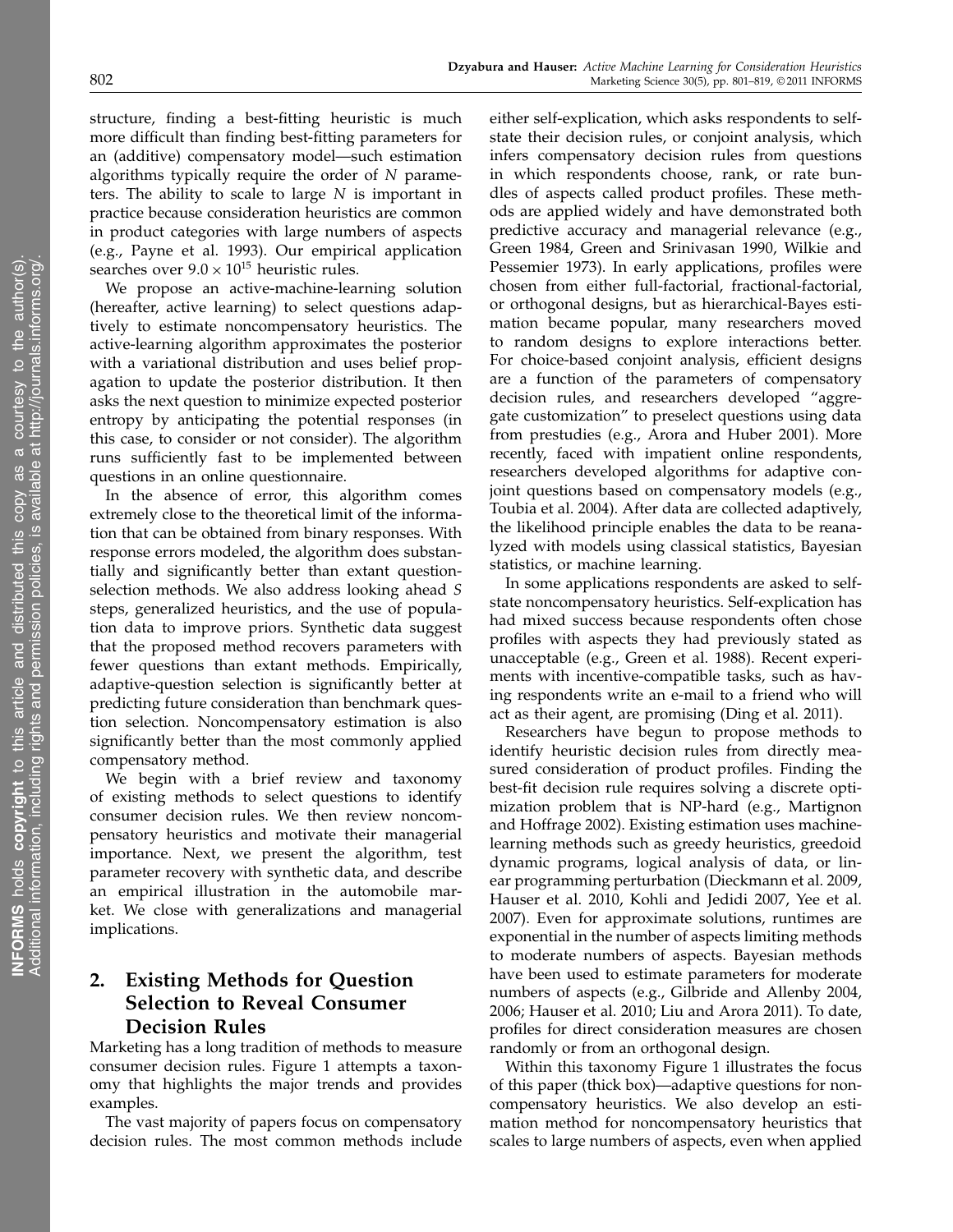

Question selection (and example estimation) for consumer decision rules



Note. ACA, adaptive conjoint analysis; DP, dynamic program; HB, hierarchical Bayes; SVMs, support-vector machines.

to extant question-selection methods (dotted box). We focus on questions that ask about consideration directly (consider or not). However, our methods apply to all data in which the consumer responds with a yes or no answer and might be extendable to choice-based data where more than one profile is shown at a time. We do not focus on methods where consideration is an unobserved construct inferred from choice data (e.g., Erdem and Swait 2004, van Nierop et al. 2010). There is one related adaptive method—the first stage of adaptive choice-based conjoint analysis (ACBC; Sawtooth 2008) that is based on rules of thumb to select approximately 28 profiles that are variations on a "bring-your-own" profile. Profiles are not chosen optimally, and noncompensatory heuristics are not estimated.

# 3. Noncompensatory Decision Heuristics

We classify decision heuristics as simple and more complex. The simple heuristics include conjunctive, disjunctive, lexicographic, take-the-best, and elimination by aspects. The more complex heuristics include subset conjunctive and disjunctions of conjunctions. The vast majority of scientific experiments have examined the simple heuristics, with conjunctive the most common (e.g., Gigerenzer and Selten 1999; Payne et al. 1988, 1993, and references therein). The study of more complex heuristics, which nest the simple heuristics, is relatively recent, but there is evidence that some consumers use the more complex forms (Jedidi and Kohli 2005, Hauser et al. 2010). Both simple and complex heuristics apply for consideration, choice, or other decisions and for a wide variety of product categories. For simplicity of exposition, we define the heuristics with respect to the consideration decision and illustrate the heuristics for automotive features.

#### 3.1. Simple Heuristics

3.1.1. Conjunctive Heuristic. For some features consumers require acceptable ("must-have") levels. For example, a consumer might only consider a sedan body type and only consider Toyota, Nissan, or Honda. Technically, for features not in the conjunction, such as engine type, all levels are acceptable.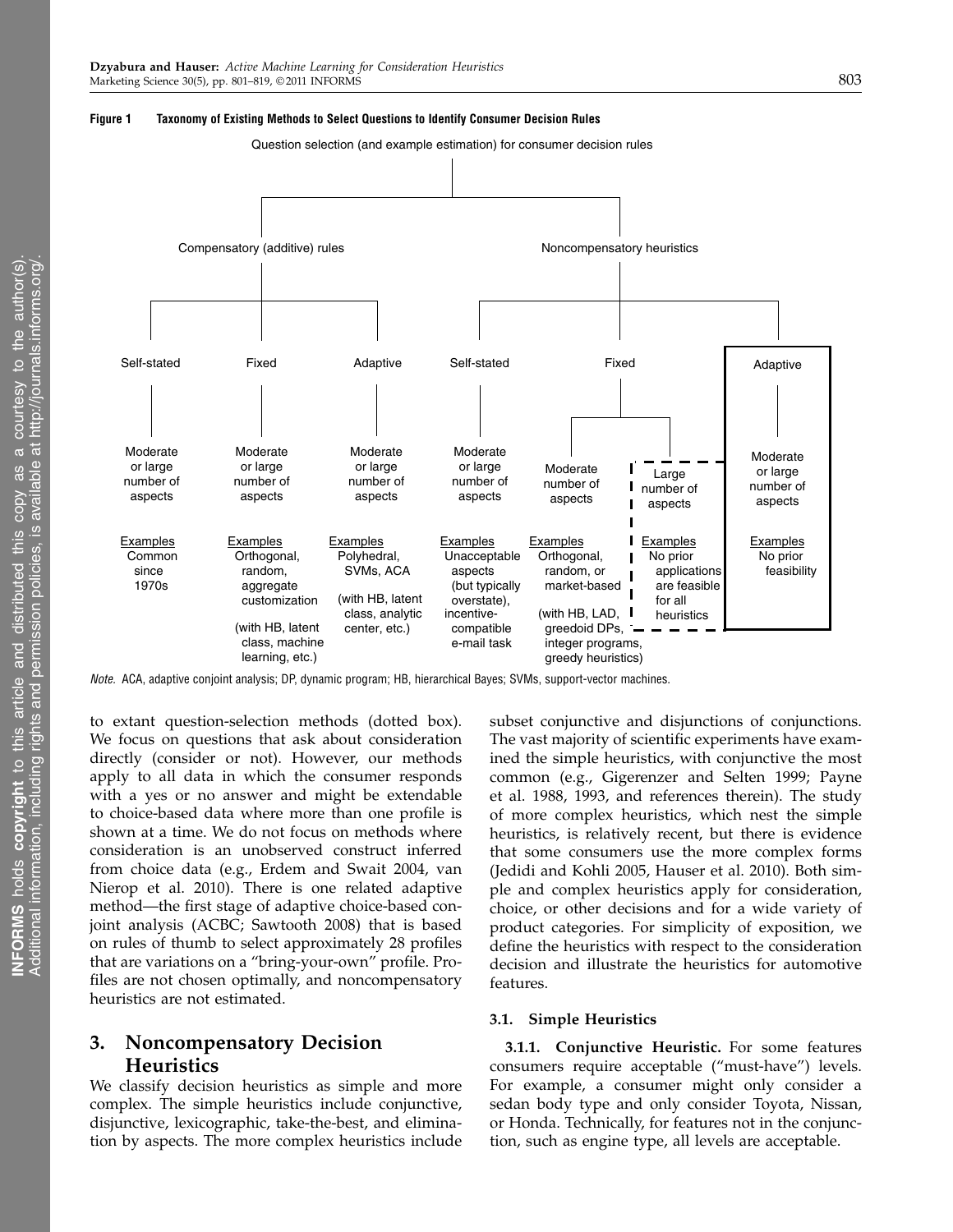3.1.2. Disjunctive Heuristic. If the product has "excitement" levels of a feature, the product is considered no matter what the levels of the other features are. For example, a consumer might consider all vehicles with a hybrid engine.

3.1.3. Take-the-Best. The consumer ranks products on a single most diagnostic feature and considers only those above some cutoff. For example, the consumer may find "brand" most diagnostic, rank products on brand, and consider only those with brands that are acceptable—say, Toyota, Nissan, and Honda.

3.1.4. Lexicographic (by Features). This heuristic is similar to take-the-best except the feature need not be most diagnostic. If products are tied on a feature level, then the consumer continues examining features lower in the lexico ordering until ties are broken. For example, the consumer might rank on brand, then body style considering only Toyota, Nissan, and Honda, and, among those brands, only sedans.

3.1.5. Elimination by Aspects. The consumer selects an aspect and eliminates all products with unacceptable levels, and then he or she selects another aspect and eliminates products with unacceptable levels on that aspect, continuing until only considered products are left. For example, the consumer may eliminate all but Toyota, Nissan, and Honda and all but sedans. Researchers have also examined acceptance by aspects and lexicographic by aspects that generalize elimination by aspects in the obvious ways.

When the only data are consider versus not consider, it does not matter in which order the profiles were eliminated or accepted. Take-the-best, lexicographic (by features), elimination by aspects, acceptance by aspects, and lexicographic by aspects are indistinguishable from conjunctive heuristics. The rules predict differently when respondents are asked to rank data and differ in the underlying cognitive process, but they do not differ when predicting the observed consideration set. Disjunctive is a mirror image of conjunctive. Thus, any question-selection algorithm that optimizes questions to identify conjunctive heuristics can be applied (perhaps with a mirror image) to any of the simple heuristics.

#### 3.2. More Complex Heuristics

3.2.1. Subset Conjunctive. The consumer considers a product if F features have levels that are acceptable. The consumer does not require all features to have acceptable levels. For example, the consumer might have acceptable brands (Toyota, Honda, Nissan), acceptable body types (sedan), and acceptable engines (hybrid) but only require that two of the three features have levels that are acceptable.

3.2.2. Disjunctions of Conjunctions. The consumer might have two or more sets of acceptable aspects. For example, the consumer might consider [Toyota and Honda sedans] or [crossover body types with hybrid engines]. Disjunctions of conjunctions nests the subset conjunctive heuristic and all of the simple heuristics (for consideration). However, its generality is also a curse. Empirical applications require cognitive simplicity to avoid overfitting data.

All of these decision heuristics are postulated as descriptions of how consumers make decisions. Heuristics are not, and need not be, tied to utility maximization. For example, it is perfectly reasonable for a consumer to screen out low-priced products because the consumer believes that he or she is unlikely to choose such a product if considered and, hence, does not believe that evaluating such a product is worth the time and effort. (Put another way, the consumer would purchase a fantastic product at a low price if he or she knew about the product but never finds out about the product because the consumer chose not to evaluate low-priced products. When search costs are considered, it may be rational for the consumer not to search the lower-priced product because the probability of finding an acceptable low-priced product is too low.)

In this paper we illustrate our question-selection algorithm with conjunctive decision rules (hence it applies to all simple heuristics). We later extend the algorithm to identify disjunctions-of-conjunctions heuristics (which nest subset conjunctive heuristics).

# 4. Managerial Relevance: Stylized Motivating Example

As a stylized example, suppose that automobiles can be described by four features with two levels each: Toyota or Chevy, sedan or crossover body type, hybrid or gasoline engine, and premium or basic trim levels, for a total of eight aspects. Suppose we are managing the Chevy brand that makes only sedans with gasoline engines and basic trim, and suppose it is easy to change trim levels but not the other features. If consumers are compensatory and their partworths are heterogeneous and not "too extreme," we can get some consumers to consider our vehicle by offering sufficiently premium trim levels. It might be profitable to do so.

Suppose instead that a segment of consumers is conjunctive on [Toyota ∧ crossover]. (In our notation,  $∧$  is the logical "and";  $∨$  is the logical "or.") No amount of trim levels will attract these conjunctive consumers. They will not pay attention to Chevy advertising, visit the GM website, or travel to a Chevy dealer—they will never evaluate any Chevy sedans no matter how much we improve them. In another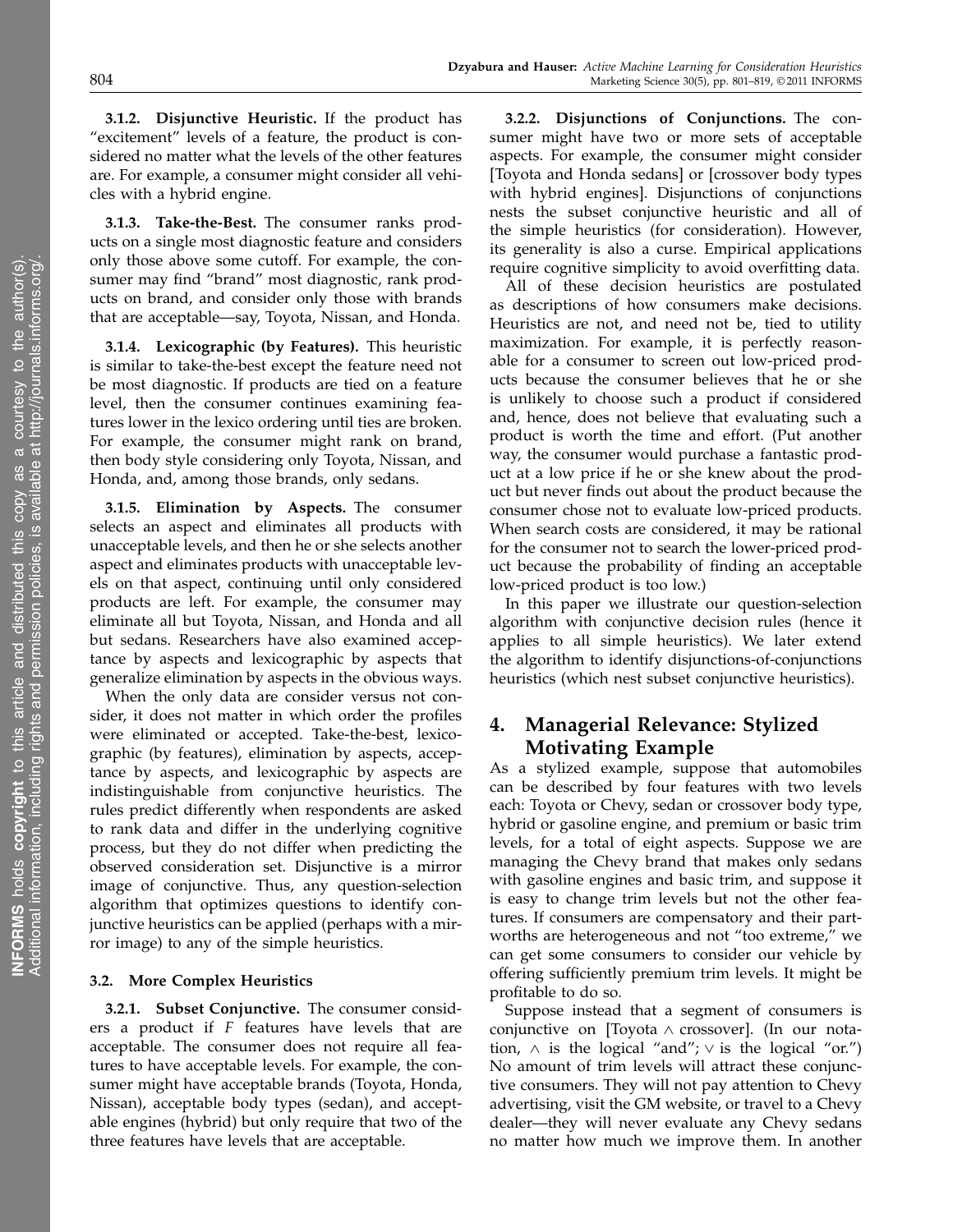example, if a segment of consumers is conjunctive on [crossover ∧ hybrid], we will never get those consumers to evaluate our vehicles unless we offer a hybrid crossover vehicle no matter how good we make our gasoline-engine sedan. Even with disjunctions of conjunctions, consumers who use [(sedan ∧ hybrid)∨(crossover∧gasoline engine)] will never consider our gasoline-engine sedan. In theory we might approximate noncompensatory heuristics with compensatory partworth decision rules (especially if we include interactions), but if there are many aspects, empirical approximations may not be accurate.

Many products just never make it because they are never considered; consumers never learn that the products have outstanding aspects that could compensate for the product's lack of a conjunctive feature. Our empirical illustration is based in the automotive industry. Managers at high levels in the sponsoring organization believe that conjunctive screening was a major reason that the automotive manufacturer faced slow sales relative to other manufacturers. For example, they had evidence that more than half of the consumers in the United States would not even consider their brands. Estimates of noncompensatory heuristics are now important inputs to product-design and marketing decisions at that automotive manufacturer.

Noncompensatory heuristics can imply different managerial decisions. Hauser et al. (2010) illustrate how rebranding can improve the share of a common electronic device if consumers use compensatory models but not if consumers use noncompensatory models. Ding et al. (2011) illustrate that conjunctive rules and compensatory rules are correlated in the sense that feature levels with higher average partworth values also appear in more "must-have rules." However, the noncompensatory models identify combinations of aspects that would not be considered even though their combined partworth values might be reasonable.

# 5. Question Types, Error Structure, and Notation

#### 5.1. Question Types and Illustrative Example

Figure 2 illustrates the basic question formats. The example is automobiles, but these types of questions have been used in a variety of product categories usually durable goods, where consideration is easy to define and a salient concept to consumers (Dahan and Hauser 2002, Sawtooth 2008, Urban and Hauser 2004). Extensive pretests suggest that respondents can accurately "configure" a profile that they would consider (Figure 2(a)). If respondents use only one conjunctive rule in their heuristic, they find it difficult to accurately configure a second profile. If they use a disjunctions-of-conjunctions heuristic with sufficiently distinct conjunctions, such as [(Toyota∧sedan) ∨ (Chevy ∧ truck)], we believe they can configure a second profile "that is different from previous profiles that you said you will consider." In this section we focus on the first configured profile and the corresponding conjunctive heuristic. In a later section, we address more conjunctions in a disjunctions-ofconjunctions heuristic.

respondents whether or not they will consider various

y as  $\overline{\sigma}$ 

courtesy to the author(s).

#### Figure 2 Example Configurator and Example Queries (Color in Original)



29 questions left Next>>

After configuring a considered profile, we ask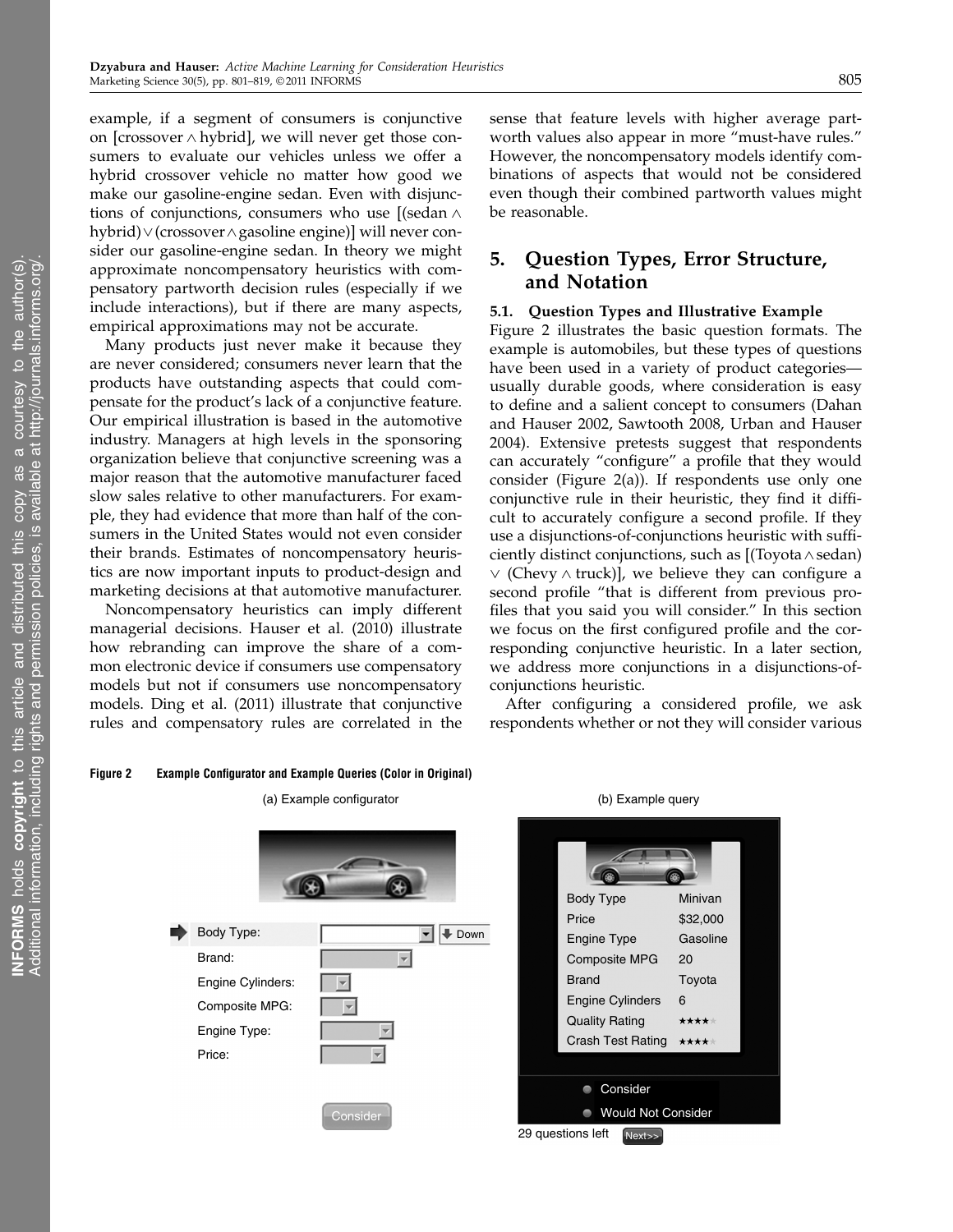profiles (Figure 2(b)). Our goal is to select the profiles that provide the most information about decision heuristics (information is defined below). With synthetic data we plot cumulative information (parameter recovery) as a function of the number of questions. In our empirical test, we ask 29 queries, half of which are adaptive and half of which are chosen randomly (proportional to market share). We compare predictions based on the two types of questions. Although the number of questions was fixed in the empirical test, we address how stopping rules can be endogenous to the algorithm.

## 5.2. Notation, Error Structure, and Question-Selection Goal

Let  $M$  be the number of features (e.g., brand, body style, engine type, trim level;  $M = 4$ ), and let N be the total numbers of aspects (e.g., Toyota, Chevy, sedan, crossover, hybrid, gasoline engine, low trim, high trim;  $N = 8$ ). Let *i* index consumers and *j* index aspects. For each conjunction, consumer i's decision rule is a vector,  $\vec{a}_i$ , of length N, with elements  $a_{ij}$  such that  $a_{ij} = 1$  if aspect j is acceptable and  $a_{ii} = -1$  if it is not. For example,  $\vec{a}_i =$  $\{+1, -1, +1, -1, +1, -1, +1, +1\}$  would indicate that the ith consumer finds hybrid Toyota sedans with both low and high trim to be acceptable.

Each sequential query (Figure 2(b)), indexed by  $k$ , is a profile,  $\vec{x}_{ik}$ , with N elements,  $x_{iik}$ , such that  $x_{iik} = 1$  if *i*'s profile *k* has aspect *j* and  $x_{ijk} = 0$  if it does not. Each  $\vec{x}_{ik}$  has exactly M nonzero elements, one for each feature. (In our stylized example, a profile contains one brand, one body type, one engine type, and one trim level.) For example,  $\vec{x}_{ik} = \{1, 0, 1, 0, 1, 0, 1, 0\}$  would be a hybrid Toyota sedan with low trim.

Let  $X_{ik}$  be the matrix of the first K profiles given to a consumer; each row corresponds to a profile. Mathematically, profile  $\vec{x}_{ik}$  satisfies a conjunctive rule  $\vec{a}_i$  if whenever  $x_{ijk} = 1$ , then  $a_{ij} = 1$ , such that every aspect of the profile is acceptable. In our eight-aspect example, consumer  $i$  finds the hybrid Toyota sedan with low trim to be acceptable (compare  $\vec{a}_i$  to  $\vec{x}_{ik}$ ). This condition can be expressed as  $min_j {x_{ijk}a_{ij}} \ge 0$ . It is violated only if a profile has at least one level  $(x_{ijk} = 1)$ that is unacceptable ( $a_{ij} = -1$ ). Following Gilbride and Allenby (2004), we define a function to indicate when a profile is acceptable:  $I(\vec{x}_{ik}, \vec{a}_i) = 1$  if  $\min_j \{x_{ijk}a_{ij}\} \geq 0$ , and  $I(\vec{x}_{ik}, \vec{a}_i) = 0$  otherwise. We use the same coding for disjunctive rules but modify the definition of  $I(\vec{x}_{ik}, \vec{a}_i)$  to use max<sub>j</sub> rather than min<sub>j</sub>.

Let  $y_{ik}$  be consumer *i*'s answer to the *k*th query, where  $y_{ik} = 1$  if the consumer says "consider" and  $y_{ik} = 0$  otherwise. Let  $\vec{y}_{ik}$  be the vector of the first K answers. If there were no response errors, we would observe  $y_{ik} = 1$  if and only if  $I(\vec{x}_{ik}, \vec{a}_i) = 1$ . However, empirically, we expect response errors. Because the algorithm must run rapidly between queries, we choose a simple form for response error. Specifically, we assume that a consumer gives a false-positive answer with probability  $\epsilon_1$  and a false-negative answer with probability  $\epsilon_2$ . For example, the *i*th consumer will say "consider  $(y_{ik} = 1)$ " with probability  $1 - \epsilon_2$  whenever the indicator function implies "consider," but he or she will also say "consider" with probability  $\epsilon_1$  if the indicator function implies "not consider." This error structure implies the following data-generating model:

$$
\Pr(y_{ik} = 1 | \vec{x}_{ik}, \vec{a}_i) = (1 - \epsilon_2) I(\vec{x}_{ik}, \vec{a}_i) + \epsilon_1 (1 - I(\vec{x}_{ik}, \vec{a}_i)),
$$
  
\n
$$
\Pr(y_{ik} = 0 | \vec{x}_{ik}, \vec{a}_i) = \epsilon_2 I(\vec{x}_{ik}, \vec{a}_i) + (1 - \epsilon_1)(1 - I(\vec{x}_{ik}, \vec{a}_i)).
$$
\n(1)

Each new query  $\vec{x}_{i,K+1}$  is based on our posterior beliefs about the decision rules  $(\vec{a}_i)$ . After the Kth query, we compute the posterior  $Pr(\vec{a}_i | X_{iK}, y_{iK})$ conditioned on the first K queries  $(X_{iK})$ , the first K answers  $(\vec{y}_{iK})$ , and the priors. (Posterior beliefs might also reflect information from other respondents; see §6.6.) We seek to select the  $\vec{x}_{ik}$ s to get as much information as feasible about  $\vec{a}_i$  or, equivalently, to reduce uncertainty about  $\vec{a}_i$  by the greatest amount. In §6.2 we define "information" and describe how we optimize it.

#### 5.3. Error Magnitudes Are Set Prior to Data Collection

We cannot know the error magnitudes until after data are collected, but we must set the  $\epsilon s$  in order to collect data. Setting the  $\epsilon s$  is analogous to setting "accuracy" parameters in aggregate customization. We address this conundrum in two ways: (1) We treat the  $\epsilon$ s as "tuning" parameters and explore the sensitivity to these tuning parameters with synthetic data. Setting tuning parameters is common in machine-learning query selection. (2) For the empirical test, we rely on managerial judgment (Little 2004a, b). Because the tuning parameters are set by managerial judgment prior to data collection, our empirical test is conservative in the sense that predictions might improve if future research allows updating of the error magnitudes within or across respondents.

To aid intuition we motivate the  $\epsilon$ s with an illustrative microanalysis of our stylized example. Suppose that a respondent's conjunctive heuristic is [Toyota  $\land$  crossover]. This respondent should find a crossover Toyota acceptable and not care about the engine and trim. Coding each aspect as acceptable or not, and preserving the order Toyota, Chevy, sedan, crossover, hybrid, gasoline, premium trim, and basic trim, this heuristic becomes  $\vec{a}_i$  =  $[-1,-1,-1,+1,+1,+1,+1,+1]$ . Suppose that when this respondent makes a consideration decision, he or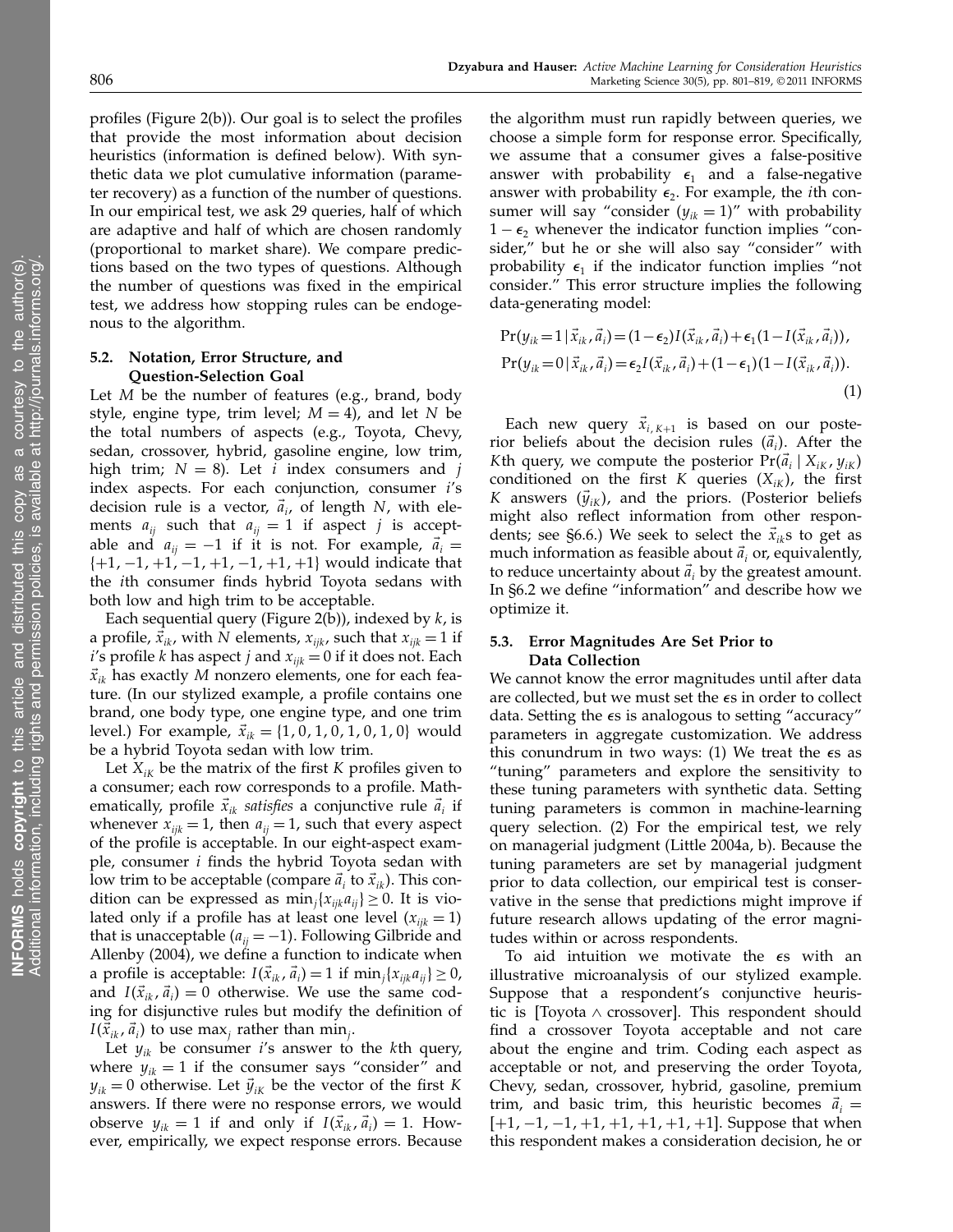she makes errors with probability  $\eta$  on each aspect, where an error involves flipping that aspect's acceptability. For example, suppose he or she is shown a Toyota crossover with a hybrid engine and premium trim; that is,  $\vec{x}_{ik} = [1, 0, 0, 1, 1, 0, 1, 0]$ . He or she matches the heuristic to the profile aspect by aspect, making errors with probability  $\eta$  for each acceptable aspect in the profile; e.g., Toyota is acceptable per the heuristic but may be mistaken for unacceptable with probability  $\eta$ . The respondent can make a false-negative error if any of the four aspects in the profile are mistaken for unacceptable ones. If these errors occur independently, the respondent will make a false-negative error with probability  $\epsilon_2$  =  $1 - (1 - \eta)^4$ . If a profile is unacceptable, say,  $\vec{x}_{ik} =$ [0, 1, 1, 0, 1, 0, 1, 0], we easily compute  $\epsilon_1 = \eta^2 (1 - \eta)^2$ .

In this illustration, any prior belief on the distribution of the heuristics and profiles implies expected  $\epsilon$ s as a function of the  $\eta$ s. Whether one specifies the  $\eta$ s and derives expected  $\epsilon$ s or specifies the  $\epsilon$ s directly depends on the researchers and managers, but in either case, the tuning parameters are specified prior to data collection. With synthetic data we found no indication that one specification is preferred to the other. Empirically, we found it easier to think about the  $\epsilon$ s directly.

## 6. Adaptive Question Selection

To select questions adaptively, we must address the following procedure:

Step 1. Initialize beliefs by generating consumerspecific priors.

Step 2. Select the next query based on current posterior beliefs.

Step 3. Update posterior beliefs from the priors and the responses to all the previous questions.

Step 4. Continue looping Steps 2 and 3 until Q questions are asked (or until another stopping rule is reached).

#### 6.1. Initialize Consumer-Specific Beliefs (Step 1)

Hauser and Wernerfelt (1990, p. 393) provide examples where self-stated consideration set sizes are one-tenth or less of the number of brands on the market. Our experience suggests these examples are typical. If the question-selection algorithm used noninformative priors, the initial queries would be close to random guesses, most of which would not be considered by the consumer. When a consumer considers a profile, we learn (subject to the errors) that all of its aspects are acceptable; when a consumer rejects a profile, we learn only that one or more aspects are unacceptable. Therefore, the first considered profile provides substantial information and a significant shift in beliefs. Without observing the first considered profile directly, queries are not efficient, particularly with large numbers of aspects  $(N)$ . To address this issue, we ask each respondent to configure a considered profile and, hence, gain substantial information.

Prior research using compensatory rules (e.g., Toubia et al. 2004) suggests that adaptive questions are most efficient relative to random or orthogonal questions when consumers' heuristic decision rules are heterogeneous. We expect similar results for noncompensatory heuristics. In the presence of heterogeneity, the initial configured profile enables us to tailor prior beliefs to each respondent.

For example, in our empirical application we tailor prior beliefs using the co-occurrence of brands in consideration sets. Such data are readily available in the automotive industry and for frequently purchased consumer goods. Alternatively, prior beliefs might be updated on the fly using a collaborative filter on prior respondents (see §6.6). Without loss of generality, let  $j = 1$  index the brand aspect the respondent configures, and for other brand aspects, let  $b_{1j}$  be the prior probability that brand j is acceptable when brand 1 is acceptable. Let  $\vec{x}_{i1}$  be the configured profile, and set  $y_{i1} = 1$ . When co-occurrence data are available, prior beliefs on the marginal probabilities are set such that  $Pr(a_{i1} = 1 | \vec{x}_{i1}, y_{i1}) = 1$  and  $Pr(a_{ij} = 1 | \vec{x}_{i1}, y_{i1}, priors) = b_{ij}$  for  $j \neq 1$ .

Even without co-occurrence data, we can set respondent-specific priors for every aspect on which we have strong prior beliefs. We use weakly informative priors for all other aspects. When managers have priors across features (e.g., considered hybrids are more likely to be Toyotas), we also incorporate those priors (Little 2004a, b).

### 6.2. Select the Next Question Based on Posterior Beliefs from Prior Answers (Step 2)

The respondent's answer to the configurator provides the first of a series of estimates of his or her decision rule,  $p_{ij1} = \Pr(a_{ij} = 1 \mid X_{i1} = \vec{x}_{i1}, \vec{y}_{i1})$  for all aspects  $j$ . (We have suppressed the notation for "priors.") We update these probabilities by iterating through Steps 2 and 3, computing updated estimates after each question–answer pair using all data collected up to and including that the Kth question,  $p_{ijk} = Pr(a_{ij} = 1 \mid X_{ik}, \bar{y}_{ik})$  for  $K > 1$ . (Details are in Step 3; see §6.3.) To select the  $K + 1$ st query (Step 2), assume we have computed posterior values  $(p_{ijk})$ from prior queries (up to  $K$ ) and that we can compute contingent values  $(p_{ij, K+1})$  one step ahead for any potential new query  $(\vec{x}_{i,K+1})$  and its corresponding answer  $(y_{i,K+1})$ . We seek those questions that tell us as much as feasible about the respondent's decision heuristic. Equivalently, we seek to reduce uncertainty about  $\vec{a}_i$  by the greatest amount.

Following Lindley (1956) we define the most informative question as the query that minimizes a loss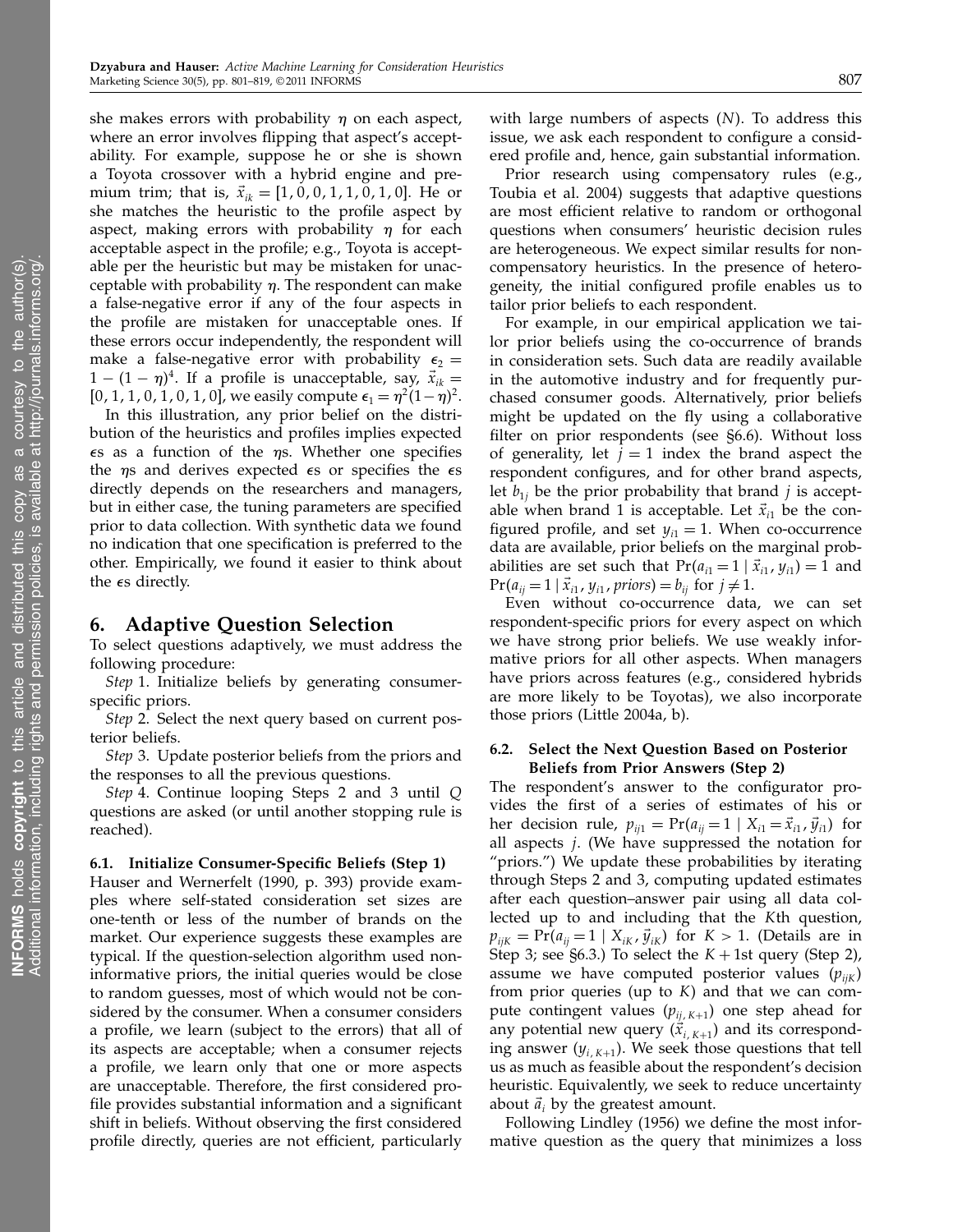function. In this paper, we use Shannon's entropy as the uncertainty measure (Shannon 1948), but other measures of uncertainty could be used without otherwise changing the algorithm. Shannon's entropy, measured in bits, quantifies the amount of information that is missing because the value of a random variable is not known for certain. Higher entropy corresponds to more uncertainty. Zero entropy corresponds to perfect knowledge. Shannon's entropy (hereafter, entropy) is used widely in machine learning, has proven robust in many situations, and is the basis of criteria used to evaluate parameter recovery and predictive ability ( $U^2$  and Kullback–Leibler 1951 divergence). We leave to future implementations other loss functions such as Rényi (1961) entropy, suprisals, and other measures of information.<sup>1</sup> Mathematically,

$$
H_{\vec{a}_i} = \sum_{j=1}^{N} -\{p_{ijk} \log_2 p_{ijk} + (1 - p_{ijk}) \log_2 (1 - p_{ijk})\}.
$$
 (2)

If some aspects are more important to managerial strategy, we use a weighted sum in Equation (2).

To select the  $K + 1$ st query,  $\vec{x}_{i,K+1}$ , we enumerate candidate queries, anticipating the answer to the question,  $y_{i,K+1}$ , and anticipating how that answer updates our posterior beliefs about the respondent's heuristic. Using the  $p_{ijk}$ s we compute the probability the respondent will consider the profile,  $q_{i,K+1}(\vec{x}_{i,K+1}) = Pr(y_{i,K+1} = 1 | X_{iK}, \vec{y}_{iK}, \vec{x}_{i,K+1}).$  Using the Step 3 algorithm (described in the next subsection), we update the posterior  $p_{ij, K+1}$ s for all potential queries and answers. Let  $p_{ij,K+1}^+(\vec{x}_{i,K+1}) = \Pr(a_{ij} = 1 |$  $X_{iK}$ ,  $\vec{y}_{iK}$ ,  $\vec{x}_{i,K+1}$ ,  $y_{i,K+1} = 1$ ) be the posterior beliefs if we ask profile  $\vec{x}_{i,K+1}$  and the respondent considers it. Let  $p_{ij,K+1}^-(\vec{x}_{i,K+1}) = Pr(a_{ij} = 1 | X_{iK}, \vec{y}_{iK}, \vec{x}_{i,K+1}, y_{i,K+1})$  $= -1$ ) be the posterior beliefs if the respondent does not consider the profile. Then the expected posterior entropy is

$$
E[H_{\vec{a}i}(\vec{x}_{i,K+1} | X_{iK}, \vec{Y}_{iK})]
$$
\n
$$
= -q_{i,K+1}(\vec{x}_{i,K+1}) \sum_{j} \{p_{ij,K+1}^{+}(\vec{x}_{i,K+1}) \log_{2}[p_{ij,K+1}^{+}(\vec{x}_{i,K+1})]
$$
\n
$$
+ [1-p_{ij,K+1}^{+}(\vec{x}_{i,K+1})] \log_{2}[1-p_{ij,K+1}^{+}(\vec{x}_{i,K+1})]
$$
\n
$$
-[1-q_{i,K+1}(\vec{x}_{i,K+1})] \sum_{j} \{p_{ij,K+1}^{-}(\vec{x}_{i,K+1}) \log_{2}[p_{ij,K+1}^{-}(\vec{x}_{i,K+1})]
$$
\n
$$
+ [1-p_{ij,K+1}^{-}(\vec{x}_{i,K+1})] \log_{2}[1-p_{ij,K+1}^{-}(\vec{x}_{i,K+1})]. \quad (3)
$$

When the number of feasible profiles is moderate, we compute Equation (3) for every profile and choose the profile that minimizes Equation (3). However, in large designs such as the 53-aspect design in our empirical example, the number of potential queries  $(357, 210)$  can be quite large. Because this large number of computations cannot be completed in less than a second, we focus our search using uncertainty sampling (e.g., Lewis and Gale 1994). Specifically, we evaluate Equation (3) for the  $T$  queries about which we are most uncertain. "Most uncertain" is defined as  $q_{i,K+1}(\vec{x}_{i,K+1}) \approx 0.5$ . Profiles identified from among the T most uncertain profiles are approximately optimal and, in some cases, optimal (e.g., see Appendix A). Uncertainty sampling is similar to choice balance as used in both polyhedral methods and aggregate customization (e.g., Arora and Huber 2001, Toubia et al. 2004). Synthetic data tests demonstrate that with T sufficiently large, we achieve close-to-optimal expected posterior entropy. For our empirical application, setting  $T = 1,000$  kept question selection under a second. As computing speeds improve, researchers can use a larger T.

Equation (3) is myopic because it computes expected posterior entropy one step ahead. Extending the algorithm S steps ahead is feasible for small N. However S-step computations are exponential in S. For example, if there are 256 potential queries, a twostep ahead algorithm requires that we evaluate  $256^2 =$ 65,536 potential queries (without further approximations). Fortunately, synthetic data experiments suggest that one-step ahead computations achieve close to the theoretical maximum information of one bit per query (when there are no response errors) and do quite well when there are response errors. For completeness we coded a two-step-ahead algorithm in the case of 256 potential queries. Even for modest problems, its running time was excessive (over 13 minutes between questions); it provided negligible improvements in parameter recovery. Our empirical application has over a thousand times as many potential queries—a two-step-ahead algorithm was not feasible computationally.

#### 6.3. Update Beliefs About Heuristic Rules Based on Answers to the K Questions (Step 3)

In Step 3 we use Bayes theorem to update our beliefs after the Kth query:

$$
Pr(\vec{a}_i | X_{iK}, \vec{y}_{iK})
$$
  
 
$$
\propto Pr(y_{iK} | \vec{x}_{iK}, \vec{a}_i = \vec{a}) Pr(\vec{a} = \vec{a}_i | X_{i, K-1}, \vec{y}_{i, K-1}).
$$
 (4)

The likelihood term,  $Pr(y_{iK} | \vec{x}_{iK}, \vec{a}_i = \vec{a})$ , comes from the data-generating model in Equation (1). The variable of interest,  $\vec{a}_{i}$ , is defined over all binary vectors of length N. Because the number of potential conjunctions is exponential in N, updating is not computationally feasible without further structure on the distribution of conjunctions. For example, with

<sup>&</sup>lt;sup>1</sup> Rényi's entropy reduces to Shannon's entropy when Rényi's  $\alpha = 1$ ; the only value of  $\alpha$  for which information on the  $a_{ij}$ s is separable. To use these measures of entropy, modify Equations (2) and (3) to reflect Rényi's  $\alpha$ .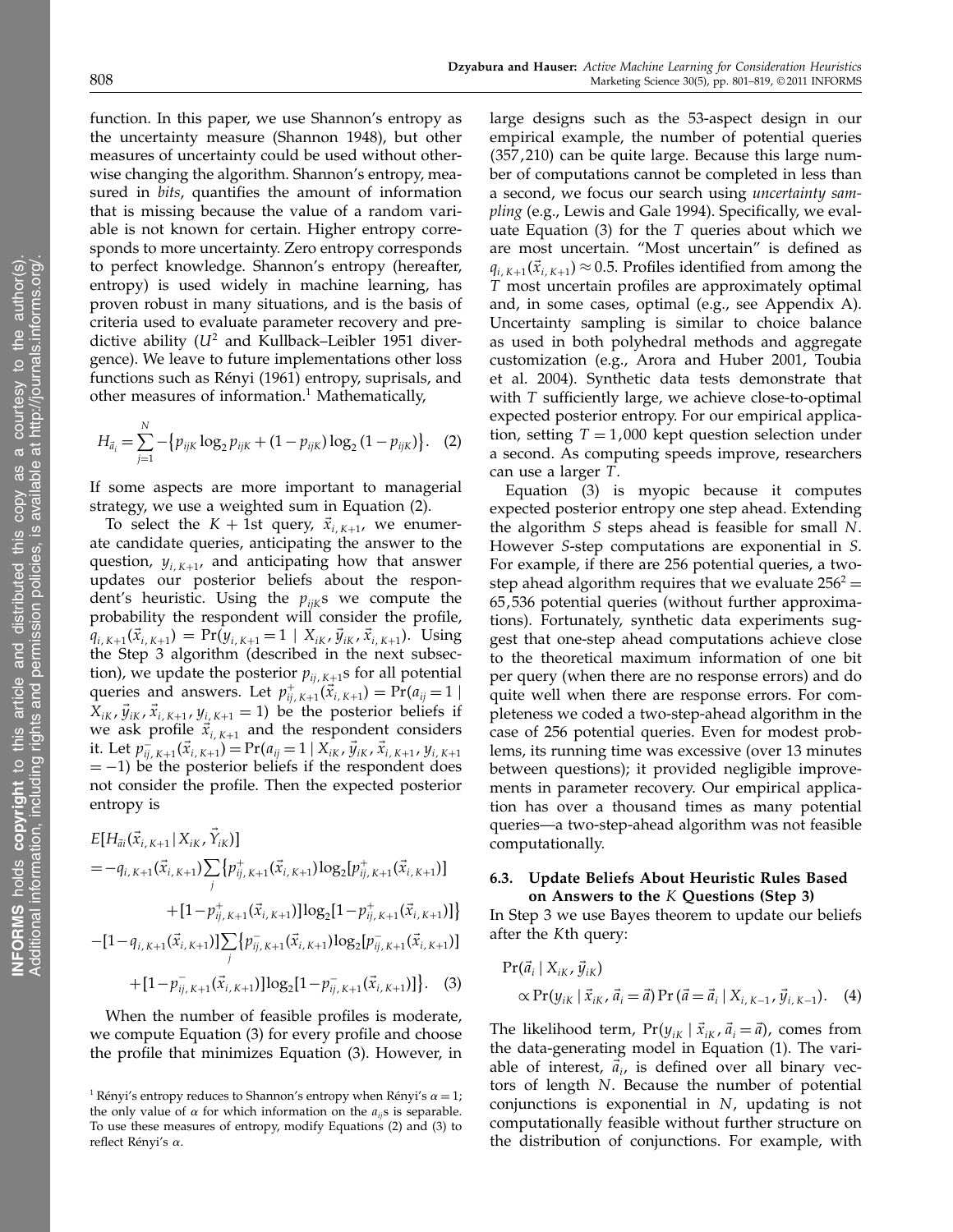$N = 53$  in our empirical example, we would need to update the distribution for  $9.0 \times 10^{15}$  potential conjunctions.

To gain insight for a feasible algorithm, we examine solutions to related problems. Gilbride and Allenby (2004) use a "Griddy–Gibbs" algorithm to sample threshold levels for features. At the consumer level, the thresholds are drawn from a multinomial distribution. The Griddy–Gibbs uses a grid approximation to the (often univariate) conditional posterior. We cannot modify their solution directly, in part because most of our features are horizontal (e.g., brand) and thresholds do not apply. Even for vertical features, such as price, we want to allow non-threshold heuristics. We need algorithms that let us classify each level as acceptable or not.

For a feasible algorithm, we use a variational Bayes approach. In variational Bayes inference, a complex posterior distribution is approximated with a variational distribution chosen from a family of distributions judged similar to the true posterior distribution. Ideally, the variational family can be evaluated quickly (Attias 1999, Ghahramani and Beal 2000). Even with an uncertainty-sampling approximation in Step 2, we must compute posterior distributions for 2T question–answer combinations and do so while the respondent waits for the next question.

As our variational distribution, we approximate the distribution of  $\vec{a}_i$  with N independent binomial distributions. This variational distribution has N parameters, the  $p_{ij}$ s, rather than parameters for the  $2^N$ potential values of  $\vec{a}_i$ . Because this variational approximation is within a consumer, we place no restriction on the empirical population distribution of the  $a_{ii}$ s. Intercorrelation at the population level is likely (and allowed) among aspect probabilities. For example, we might find that those automotive consumers who screen on Toyota also screen on hybrid engines. In another application we might find that those cellular phone consumers who screen on Nokia also screen on "flip." For every respondent the posterior values of all  $p_{ijk}$ s depend on all of the data from that respondent, not just queries that involve the jth aspect.

To calculate posteriors for the variational distribution, we use a version of belief propagation (Yedidia et al. 2003, Ghahramani and Beal 2001). The algorithm converges iteratively to an estimate of  $\vec{p}_{ik}$ . The hth iteration uses Bayes theorem to update each  $p^h_{ijk}$  based on the data and based on  $p_{ij'K}^h$  for all  $j' \neq j$ . Within the hth iteration, the algorithm loops over aspects and queries using the data-generating model (Equation (1)) to compute the likelihood of observing  $y_k = 1$ conditioned on the likelihood for  $k' \neq k$ . It continues until the estimates of the  $p_{ijk}^h$ s stabilize. In our experience, the algorithm converges quickly: 95.6% of the estimations converge in 20 or fewer iterations, 99.2% in 40 or fewer iterations, and 99.7% in 60 or fewer iterations. Appendix B provides the pseudo-code.

Although variational distributions work well in a variety of applications, there is no guarantee for our application. Performance is an empirical question that we address in §§7 and 8. Finally, we note that the belief propagation algorithm and Equation (4) appear to be explicitly dependent only on the questions that are answered by consumer i. However, our notation has suppressed the dependence on prior beliefs. It is a simple matter to make prior beliefs dependent on the distribution of the  $\vec{a}_i$ s, as estimated from previous respondents (see §6.6).

#### 6.4. Stopping Rules (Step 4)

Adaptive-question selection algorithms for compensatory decision rules and fixed question-selection algorithms for compensatory or noncompensatory rules rely on a target number of questions chosen by prior experience or judgment. Such a stopping rule can be used with the adaptive question-selection algorithm proposed in this paper. For example, we stopped after  $Q = 29$  questions in our empirical illustration.

However, expected posterior entropy minimization makes it feasible to select a stopping rule endogenously. One possibility is to stop questioning when the expected reduction in entropy drops below a threshold for two or more adaptive questions. Synthetic data provide some insight. In §7 we plot the information obtained about parameters as a function of the number of questions. In theory we might also gain insight from our empirical example. However, because our empirical example used only 29 questions for 53 aspects, for 99% of the respondents the adaptive-question selection algorithm would still have gained substantial information if the respondents had been asked a 30th question. We return to this issue in §11. Because we cannot redo our empirical example, we leave this and other stopping-rule extensions to future research.

#### 6.5. Extension to Disjunctions of Conjunctions

Disjunctions-of-conjunctions heuristics nest both simple and complex heuristics. The extension to disjunctions of conjunctions is conceptually simple. After we reach a stopping rule, whether it be fixed a priori or endogenous, we simply restart the algorithm by asking a second configurator question but requiring an answer that is substantially different from the profiles that the respondent has already indicated he or she will consider. If the respondent cannot configure such a profile, we stop. Empirically, cognitive simplicity suggests that respondents use relatively few conjunctions (e.g., Gigerenzer and Goldstein 1996, Hauser et al. 2010, Martignon and Hoffrage 2002). Most consumers use one conjunction (Hauser et al. 2010).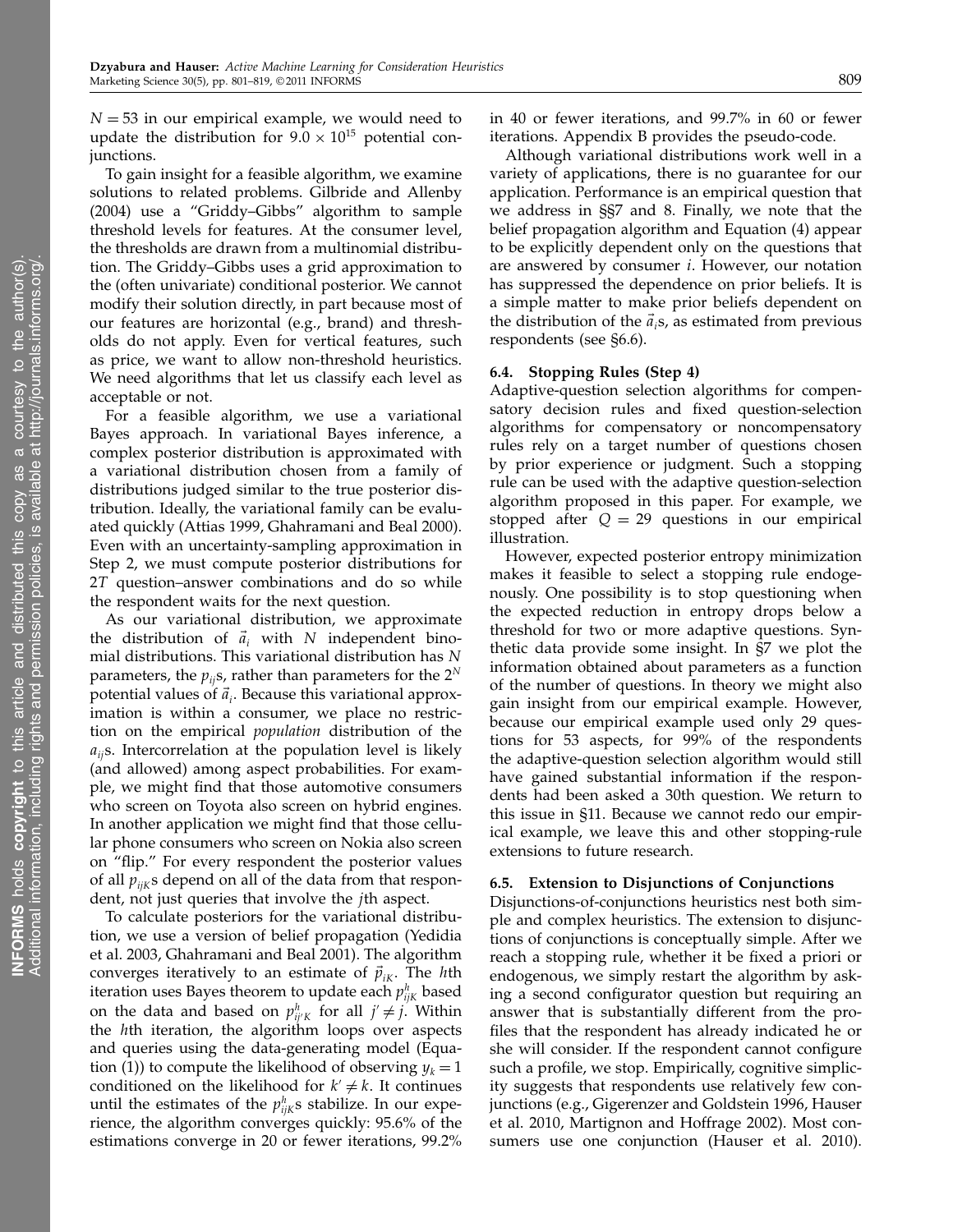Hence the number of questions should remain within reason. We test this procedure on synthetic data and, to the extent that our data allow, empirically.

## 6.6. Using Data from Previous Respondents

We can use data from other respondents to improve priors for new respondents, but in doing so, we want to retain the advantage of consumer-specific priors. Collaborative filtering provides a feasible method (e.g., Breese et al. 1998). We base our collaborative filter on the consumer-specific data available from the configurator (Figure 2(a)).

Specifically, after a new respondent completes the configurator, we use collaboratively filtered data from previous respondents who configured similar profiles. For example, if an automotive consumer configures a Chevy, we search for previous respondents who configured a Chevy. For other brands we compute priors with a weighted average of the brand posteriors  $(p_{ii}s)$ from those respondents. (We weigh previous respondents by predictive precision.) We do this for all configured features. As sample sizes increase, population data overwhelm even "bad" priors; performance will converge to performance based on accurate priors (assuming the collaborative filter is effective). We test finite-sample properties on synthetic data and, empirically, with an approximation based on the data we collected.

#### 7. Synthetic Data Experiments

To evaluate the ability of the active-learning algorithm to recover known heuristic decision rules, we use synthetic respondents. To compare adaptivequestion selection to established methods, we choose a synthetic decision task with sufficiently many aspects to challenge the algorithm but for which existing methods are feasible. With four features at four levels (16 aspects), there are 65,536 heuristic rules a challenging problem for extant heuristic-rule estimation methods. An orthogonal design is 32 profiles and, hence, in the range of tasks in the empirical literature. We simulate respondents who answer any number of questions  $K \in [1, 256]$ , where 256 profiles exhaust the feasible profiles. To evaluate the questionselection methods, we randomly select 1,000 heuristic rules (synthetic respondents). For each aspect we draw a Bernoulli probability from a Beta $(1, 1)$  distribution (uniform distribution) and draw a  $+1$  or  $-1$ using the Bernoulli probability. This "sample size" is on the high side of what we might expect in an empirical study and provides sufficient heterogeneity in heuristic rules.

For each decision heuristic,  $\vec{a}_i$ , we use either the proposed algorithm or an established method to select questions. The synthetic respondent then "answers" the questions using the decision heuristic, but with

response errors  $\epsilon_1$  and  $\epsilon_2$  chosen as if generated by reasonable  $\eta$ s. To compare question-selection methods, we keep the estimation method constant. We use the variational Bayes belief-propagation method developed in this paper. The benchmark questionselection methods are orthogonal, random, and market based. Market-based questions are chosen randomly but in proportion to profile shares we might expect in the market—market shares are known for synthetic data.

With synthetic data we know the parameters  $a_{ii}$ . For any  $K$  and for all  $i$  and  $j$ , we use the "observed" synthetic data to update the probability  $p_{ijk}$  that  $a_{ii} = 1$ . An appropriate information-theoretic measure of parameter recovery is  $U^2$ , which quantifies the percentage of uncertainty explained (empirical information/initial entropy; Hauser 1978);  $U^2 = 100\%$  indicates perfect parameter recovery.

We begin with synthetic data that contain no response errors. These data quantify potential maximum gains with adaptive questions, test how rapidly active-learning questions recover parameters perfectly, and bound improvements that would be possible with nonmyopic S-step-ahead algorithms. We then repeat the experiments with error-laden synthetic data and with "bad" priors. Finally, we examine whether we can recover disjunctions-of-conjunctions heuristics and whether population-based priors improve predictions.

## 7.1. Tests of Upper Bounds on Parameter Recovery (No Response Errors)

Figure 3 presents key results. To simplify interpretation we plot random queries in Appendix D, rather than Figure 3, because the results are indistinguishable from market-based queries on the scale of Figure 3. Market-based queries do approximately 3% better than random queries for the first 16 queries, approximately 1% better for the first 32 queries, and approximately 0.5% better for all 256 queries. (Queries 129–256 are not shown in Figure 3; the randomquery and the market-based query curves asymptote to 100%.) Orthogonal-design questions are only defined for  $K = 32$ .

Questions selected adaptively by the active-learning algorithm find respondents' decision heuristics much more rapidly than existing question-selection methods. The adaptive questions come very close to an optimal reduction in posterior entropy. With 16 aspects and equally likely priors, the prior entropy is  $16 \log_2(2)$ , which is 16 bits. The configurator reveals four acceptable aspects (four bits). Each subsequent query is a binary outcome that can reveal at most one bit. A perfect active-learning algorithm would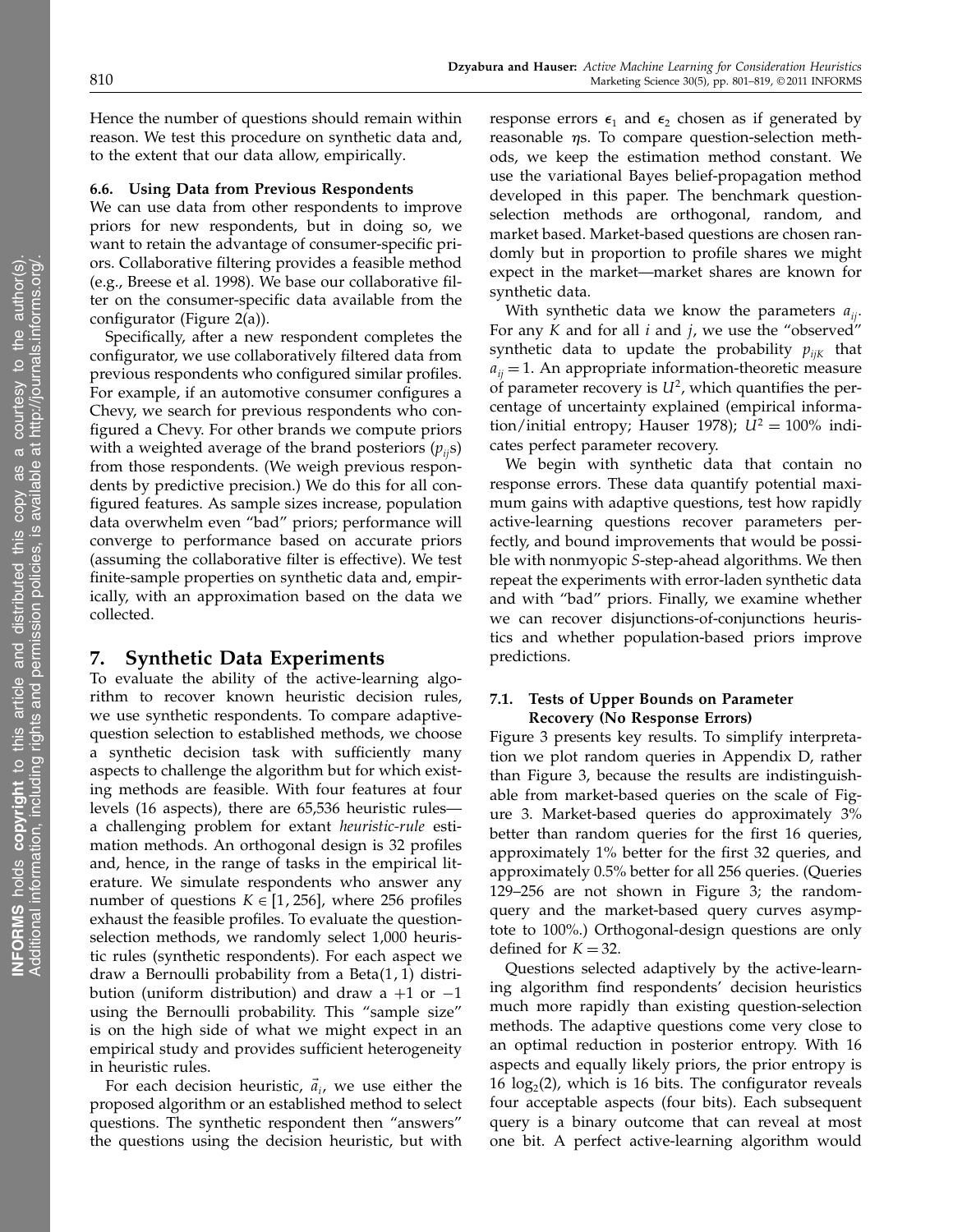Figure 3 Synthetic Data Experiments (Base Comparison, No Error): Percent Uncertainty Explained  $(U^2)$  for Alternative

Question-Selection Methods

 $0\frac{L}{0}$ 20 40 60 80 100 0 32 64 96 128 *U*2 (%) Number of questions Adaptive questions Market-based questions Orthogonal-design questions

require 12 additional queries to identify a decision rule (4 bits  $+ 12$  bits identifies the 16 elements of  $\vec{a}_i$ ). On average, in the absence of response error, the adaptive questions identify the respondent's decision heuristic in approximately 13 questions. The variational approximation and the one-step-ahead question-selection algorithm appear to achieve closeto-optimal information (12 bits in 13 questions).

We compare the relative improvement as a result of question-selection methods by holding information constant and examining how many questions it takes to achieve that level of parameter recovery. Because an orthogonal design is fixed at 32 questions, we use it as a benchmark. As illustrated in the first line of data in Table 1, an orthogonal design requires 32 queries to achieve a  $U^2$  of approximately 76%. Market-based questions require 38 queries; random questions require 40 queries, and adaptive questions only nine queries. To parse the configurator from the adaptive questions, Appendix D plots the  $U^2$ obtained with a configurator plus market-based questions. The plot parallels the plot of purely marketbased queries requiring 30 queries to achieve a  $U^2$ of approximately 76%. In summary, in an errorless world, the active-learning algorithm chooses adaptive questions that provide substantially more information per question than existing nonadaptive methods. The large improvements in  $U^2$ , even for small numbers of questions, suggests that adaptive questions are chosen to provide information efficiently.

#### 7.2. Tests of Parameter Recovery When There Are Response Errors or "Bad" Priors

We now add either response error or "bad" priors and repeat the synthetic data experiments. The plots remain quasi-concave for a variety of levels of response error and/or bad priors.<sup>2</sup> We report representative values in Table 1. (Table 1 is based on false negatives occurring 5% of the time. False positives are set by the corresponding  $\eta$ . Bad priors perturb "good" priors with bias drawn from  $U[0, 0.1]$ .) Naturally, as we add errors or bad priors, the amount of information obtained per question decreases; for example, 13 adaptive questions achieved a  $U^2$  of 100% without response errors but only 55.5% with response errors. On average, it takes 12.4 adaptive questions to obtain a  $U^2$  of 50% (standard deviation 8.7). The last column of Table 1 reports the information obtained by 32 orthogonal questions. Adaptive questions obtain relatively more information per question than existing methods under all scenarios. Indeed, adaptive questions appear to be more robust to bad priors than existing question-selection methods.

## 7.3. Tests of the Ability to Recovery Disjunctions-of-Conjunctions Heuristics

We now generate synthetic data for respondents who have two distinct conjunctions rather than just one conjunction. By distinct, we mean no overlap in the conjunctions. We allow both question-selection methods to allocate one-half of their questions to the first conjunction and one-half to the second conjunction. To make the comparison fair, all question-selection methods use data from the two configurators when estimating the parameters of the disjunctions-ofconjunctions heuristics. After 32 questions (plus two configurators), estimates based on adaptive questions achieve a  $U^2$  of 80.0%, whereas random questions achieve a  $U^2$  of only 34.5%. Adaptive questions also beat market-based and orthogonal-design questions handily.

This is an important result. With random questions false positives from the second conjunction pollute the estimation of the parameters of the first conjunction, and vice versa. The active-learning algorithm focuses questions on one or the other conjunction to provide good recovery of the parameters of both conjunctions. We expect the two-conjunction results to extend readily to more than two conjunctions. Although this initial test is promising, future tests might improve the algorithm with endogenous stopping rules that allocate questions optimally among conjunctions.

## 7.4. Tests of Incorporating Data from Previous Respondents

To demonstrate the value of incorporating data from other respondents, we split the sample of synthetic respondents into two halves. For the first half of the sample, we use bad priors, ask questions adaptively, and estimate the  $\vec{a}_i$ s. We use the estimated  $\vec{a}_i$ s and a collaborative filter on two features to customize priors for the remaining respondents. We then ask questions of the remaining respondents using

<sup>&</sup>lt;sup>2</sup> Although the plots in Figure 2 are concave, there is no guarantee that the plots remain concave for all situations. However, we do expect all plots to be quasi-concave, and they are.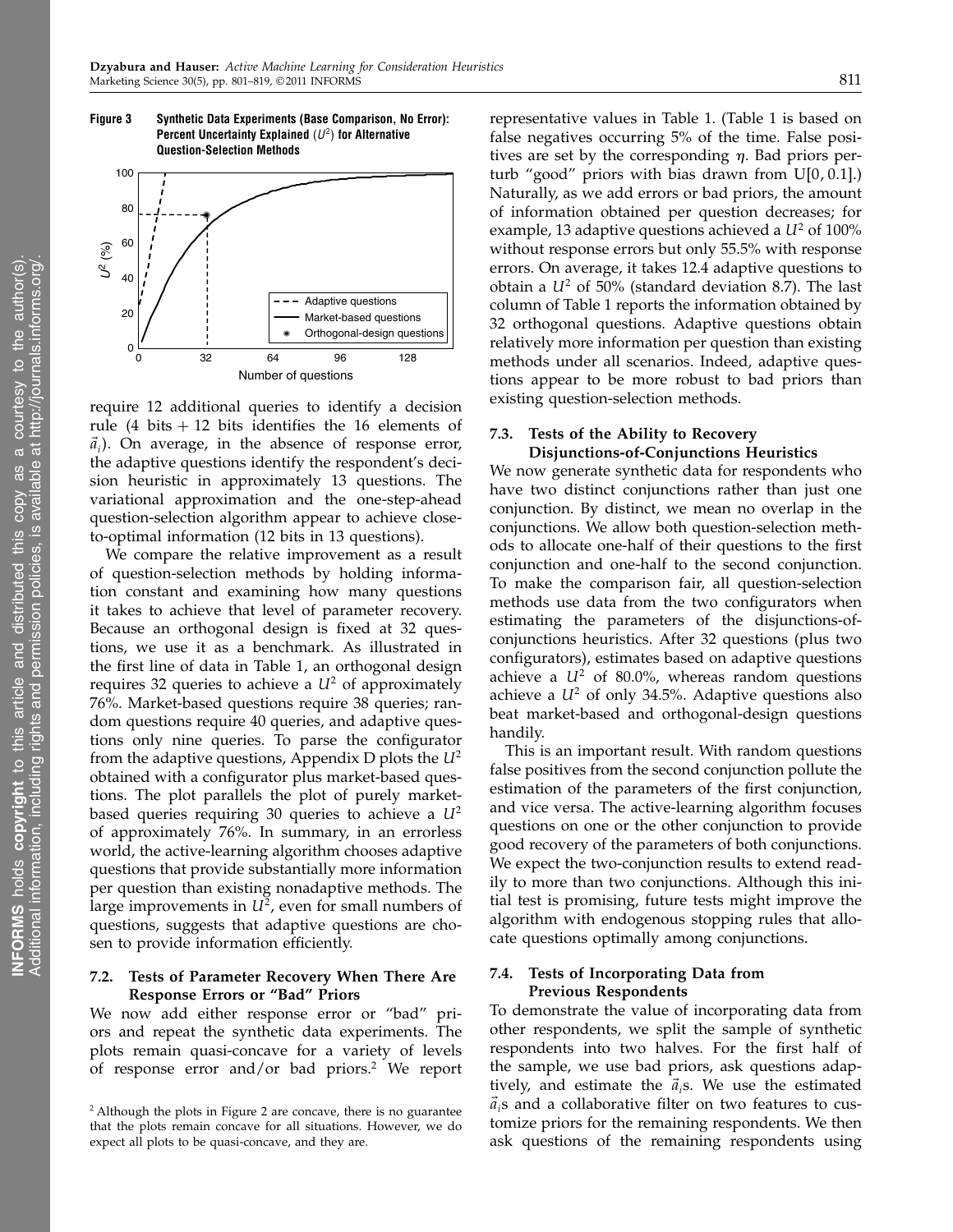|                  | Adaptive  | Random    | Market-based | Orthogonal-      | Percent                  |
|------------------|-----------|-----------|--------------|------------------|--------------------------|
|                  | questions | questions | questions    | design questions | uncertainty <sup>a</sup> |
| Base comparison  |           | 40        | 39           | 32               | 76.1                     |
| Error in answers |           | 38        | 38           | 32               | 53.6                     |
| "Bad" priors     |           | 42        | 41           | 32               | 50.4                     |

Table 1 Synthetic Data Experiments Number of Questions Necessary to Match Predictive Ability of 32 Orthogonal Questions

Note. Number of questions in addition to the configurator question.

 $^aU^2$  (percent uncertainty explained) when heuristics estimated from 32 orthogonal questions;  $U^2$  for other question-selection methods is approximately the same subject to integer constraints on the number of questions.

collaborative-filter-based priors. On average,  $U^2$  is 17.8% larger on the second set of respondents (using collaborative-filter-based priors) than on the first set of respondents (not using collaborative-filter-based priors). Thus, even when we use bad priors for early respondents, the posteriors from those respondents are sufficient for the collaborative filter. The collaborative-filter-based priors improve  $U^2$  for the remaining respondents.

#### 7.5. Summary of Synthetic Data Experiments

The synthetic data experiments suggest that

• adaptive question selection via active learning is feasible and can recover the parameters of known heuristic decision rules,

• adaptive question selection provides more information per question than existing methods,

• one-step-ahead active-learning adaptive questions achieve gains in information (reduction in entropy) that are close to the theoretical maximum when there are no response errors,

• adaptive question selection provides more information per question when there are response errors,

• adaptive question selection provides more information per question when there are badly chosen priors,

• it is feasible to extend adaptive-question selection to disjunctions-of-conjunctions heuristic decision rules, and

• incorporating data from other respondents improves parameter recovery.

These synthetic data experiments establish that if respondents use heuristic decision rules, then the active-learning algorithm provides a means to ask questions that provide substantially more information per question.

# 8. Illustrative Empirical Application with a Large Number of Aspects

In the spring of 2009, a large American automotive manufacturer (AAM) recognized that consideration of their vehicles was well below that of non-U.S. vehicles. Management was interested in exploring various means to increase consideration. As part of that effort, AAM fielded a Web-based survey to 2,336 respondents recruited and balanced demographically from an automotive panel maintained by Harris Interactive, Inc. Respondents were screened to be 18 years of age and interested in purchasing a new vehicle in the next two years. Respondents received 300 Harris points (good for prizes) as compensation for completing a 40-minute survey. The response rate was 68.2%, and the completion rate was 94.9%.

The bulk of AAM's survey explored various marketing strategies that AAM might use to enhance consideration of their brands. The managerial test of communications strategies is tangential to the scope and focus of this paper, but we illustrate in §10 the types of insight provided by estimating consumers' noncompensatory heuristics.

Because AAM's managerial decisions depended on the accuracy with which they could evaluate their communications strategies, we were given the opportunity to test adaptive-question selection for a subset of the respondents. A subset of 872 respondents was not shown any communications inductions. Instead, after configuring a profile, evaluating 29 calibration profiles, and completing a memory-cleansing task (Frederick 2005), respondents evaluated a second set of 29 validation profiles. (A 30th profile in calibration and validation was used for other research purposes by AAM.) The profiles varied on 53 aspects: brand (21 aspects), body style (9 aspects), price (7 aspects), engine power (3 aspects), engine type (2 aspects), fuel efficiency (5 aspects), quality (3 aspects), and crashtest safety (3 aspects).

## 8.1. Adaptive Question Selection for Calibration Profiles

To test adaptive question selection, one-half of the calibration profiles were chosen adaptively by the active-learning algorithm. The other half were chosen randomly in proportion to market share from the top 50 best-selling vehicles in the United States. To avoid order effects and to introduce variation in the data, the question-selection methods were randomized. This probabilistic variation means that the number of queries of each type is 14.5, on average, but varies by respondent.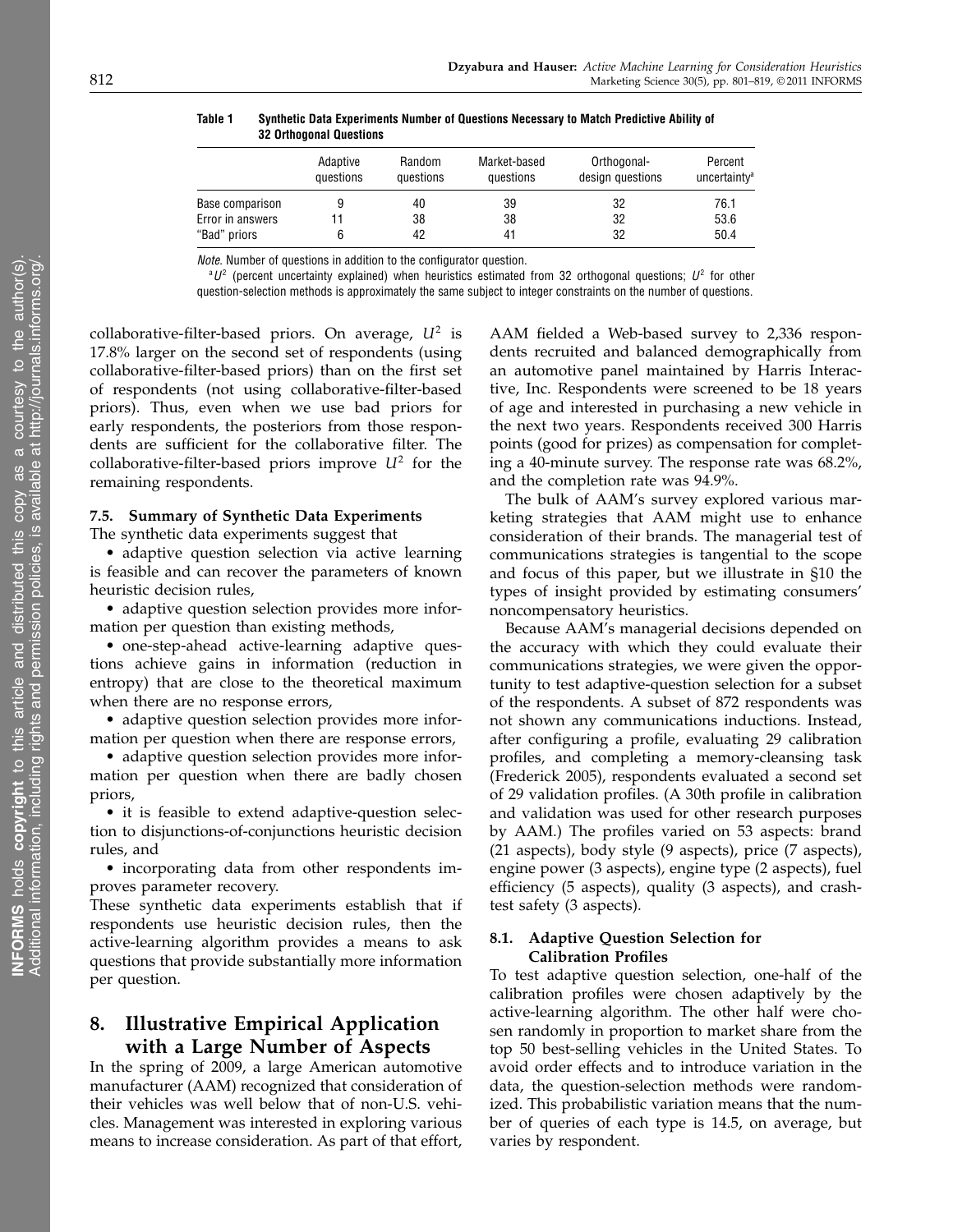As a benchmark we chose market-based queries rather than random queries. The market-based queries perform slightly better on synthetic data than purely random queries and, hence, provide a stronger test. We could not test an orthogonal design because 29 queries is but a small fraction of the 13,320 profiles in a 53-aspect orthogonal design. (A full factorial would require 357,210 profiles.) Furthermore, even if we were to complete an orthogonal design of 13,320 queries, Figure 2 suggests that orthogonal queries do only slightly better than random or market-based queries. Following Sándor and Wedel (2002) and Vriens et al. (2001), we split the marketbased profiles (randomly) over respondents.

Besides enabling methodological comparisons, this mix of adaptive and market-based queries has practical advantages with human respondents. First, the market-based queries introduce variety to engage the respondent and help disguise the choice-balance nature of the active-learning algorithm. (Respondents get variety in the profiles they evaluate.) Second, market-based queries sample "far away" from the adaptive queries chosen by the active-learning algorithm. They might prevent the algorithm from getting stuck in a local maximum (an analogy to simulated annealing).

## 8.2. Selecting Priors for the Empirical Application AAM had co-occurrence data available from prior research, so we set priors as described in §6.1. In addition, using AAM's data and managerial beliefs, we were able to set priors on some pairwise conjunctions such as "Porsche ∧ Kia" and "Porsche ∧ pick-up." Rather than setting these priors directly as correlations among the  $a_{ii}$ s, AAM's managers found it more intuitive to generate "pseudo-questions" in which the respondent was assumed to "not consider" a "Porsche  $\land$  pick-up" with probability q, where q was set by managerial judgment. In other applications researchers might set the priors directly.

#### 8.3. Validation Profiles Used to Evaluate Predictive Ability

After a memory-cleansing task, respondents were shown a second set of 29 profiles, this time chosen by the market-based question-selection method. Because there was some overlap between the marketbased validation and the market-based calibration profiles, we have an indicator of respondent reliability. Respondents consistently evaluated market-based profiles 90.5% of the time. Respondents are consistent, but not perfect, and, thus, modeling response error (via the  $\epsilon$ s) appears to be appropriate.

#### 8.4. Performance Measures

Although hit rate is an intuitive measure, it can mislead intuition for consideration data. If a respondent were to consider 20% of both calibration and validation profiles, then a null model that predicts "reject all profiles" will achieve a hit rate of 80%. Such a null model, however, provides no information, has a large number of false-negative predictions, and predicts a consideration set size of 0. On the other hand, a null model that predicts randomly proportional to the consideration set size in the calibration data would predict a larger validation consideration set size and balance false positives and false negatives, but it would achieve a lower hit rate (68%:  $0.68 =$  $(0.8)^2 + (0.2)^2$ ). Nonetheless, for interested readers, Appendix E provides hit rates.

We expand evaluative criteria by examining falsepositive and false-negative predictions. A manager might put more (or less) weight on not missing considered profiles than on predicting as considered profiles that are not considered. However, without knowing specific loss functions to weigh false positives and false negatives differently, we cannot have a single managerial criterion (e.g., Toubia and Hauser 2007). Fortunately, information theory provides a commonly used measure that balances false positives and false negatives: the Kullback–Leibler divergence (KL). KL is a nonsymmetric measure of the difference from a prediction model to a comparison model (Chaloner and Verdinelli 1995, Kullback and Leibler 1951). It discriminates among models even when the hit rates might otherwise be equal. Appendix C provides formulae for the KL measure appropriate to the data in this paper. We calculate divergence from perfect prediction; hence a smaller KL is better.

In synthetic data we knew the "true" decision rule and could compare the estimated parameters  $a_{ij}$ s to known parameters.  $U^2$  was the appropriate measure. With empirical data we do not know the true decision rule; we only observe the respondents' judgments about consider versus not consider; hence KL is an appropriate measure. However, both attempt to quantify the information explained by the estimated parameters (decision heuristics).

#### 8.5. Key Empirical Results

Table 2 summarizes KL divergence for the two question-selection methods that we tested: adaptive questions and market-based questions. For each question type, we use two estimation methods: (1) the variational Bayes belief-propagation algorithm computes the posterior distribution of the noncompensatory heuristics, and (2) a hierarchical Bayes logit model (HB) computes the posterior distribution for a compensatory model. HB is the most used estimation method for additive utility models (Sawtooth 2004), and it has proven accurate for zero-versus-one consideration decisions (Ding et al. 2011, Hauser et al. 2010).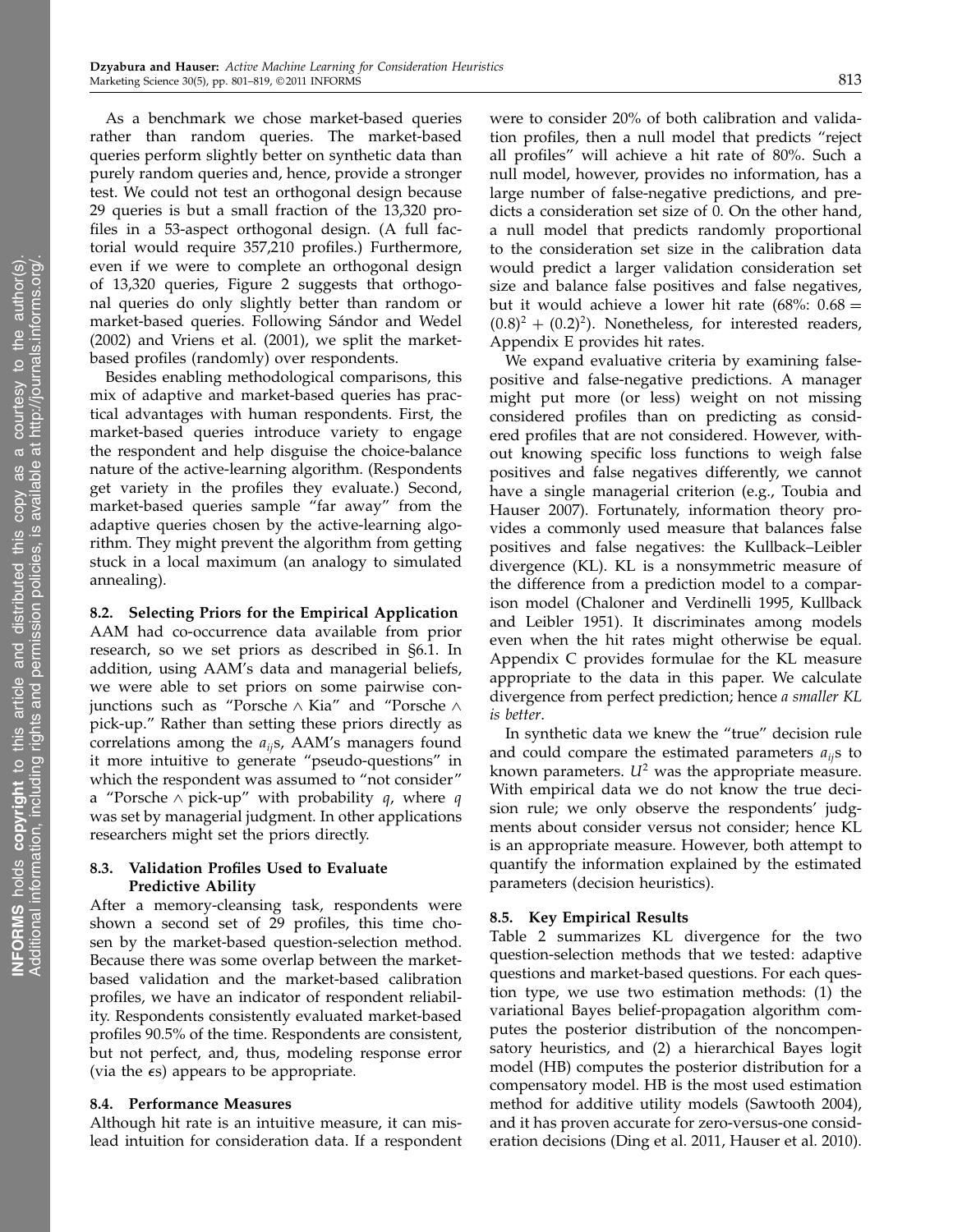#### Table 2 Illustrative Empirical Application KL Divergence for Question-Selection-and-Estimation Combinations (Where Smaller Is Better)

|                                                 | Noncompensatory<br>heuristics | Compensatory<br>decision model |
|-------------------------------------------------|-------------------------------|--------------------------------|
| Question-selection method<br>Adaptive questions | $0.475$ <sub>abc</sub>        | 0.537c                         |
| Market-based questions                          | 0.512c                        | 0.512 <sup>cd</sup>            |
| Null models                                     |                               |                                |
| Consider all profiles                           | 0.565                         |                                |
| Consider no profiles                            | 0.565                         |                                |
| Randomly consider profiles                      | 0.562                         |                                |

aSignificantly better than market-based questions for noncompensatory heuristics ( $p < 0.001$ ).

**bSignificantly better than compensatory decision model (** $p < 0.001$ **).** 

<sup>c</sup>Significantly better than null models ( $p < 0.001$ ).

<sup>d</sup>Significantly better than adaptive questions for compensatory decision model ( $p < 0.001$ ).

The latter authors provide a full HB specification in Appendix C. Both estimation methods are based only on the calibration data. For comparison Table 2 also reports predictions for null models that predict all profiles as considered, predict no profiles as considered, and predict profiles randomly based on the consideration set size among the calibration profiles.

When the estimation method assumes respondents use heuristic decision rules, rules estimated from adaptive questions predict significantly better than rules estimated from market-based queries. (Hit rates are also significantly better.) Furthermore, for adaptive questions, heuristic rules predict significantly better than HB-estimated additive rules. Although HB-estimated additive models nest lexicographic models (and hence conjunctive models for consideration data), the required ratio of partworths is approximately 10<sup>15</sup> and not realistic empirically. More likely, HB does less well because its assumed additive model with 53 parameters overfits the data, even with shrinkage to the population mean.

It is perhaps surprising that ∼14.5 adaptive questions do so well for 53 aspects. This is an empirical issue, but we speculate that the underlying reasons are (1) consumers use cognitively simple heuristics with relatively few aspects, (2) the adaptive questions search the space of decision rules efficiently to confirm the cognitively simple rules, (3) the configurator focuses this search quickly, and (4) consumer-specific priors keep the search focused.

There is an interesting, but not surprising, interaction effect in Table 2. If the estimation assumes an additive model, noncompensatory-focused adaptive questions do not do as well as market-based questions. Also, consistent with prior research using nonadaptive questions (e.g., Dieckmann et al. 2009, Kohli and Jedidi 2007, Yee et al. 2007), noncompensatory estimation is comparable to compensatory estimation using market-based questions. Perhaps to truly identify heuristics, we need heuristic-focused adaptive questions.

But are consumers compensatory or noncompensatory? The adaptive-question–noncompensatoryestimation combination is significantly better than all other combinations in Table 2. But what if we estimated both noncompensatory and compensatory models using all 29 questions (combining ∼14.5 adaptive questions and ∼14.5 market-based questions)? The noncompensatory model predicts significantly better than the compensatory model when all 29 questions are used  $(KL = 0.451$  versus  $KL = 0.560$ ,  $p < 0.001$  using a paired *t*-test). Differences are also significant at  $p < 0.001$  using a related-samples Wilcoxon signed-rank test. Because we may not know a priori whether the respondent is noncompensatory or compensatory, collecting data both ways gives us flexibility for post-data-collection reestimation. (In the automotive illustration, prior theory suggested that consumers were likely to use noncompensatory heuristics.)

#### 8.6. Summary of Empirical Illustration

Adaptive questions to identify noncompensatory heuristics are promising. We appear able to select questions to provide significantly more information per query than market-based queries. Furthermore, it appears that questions are chosen efficiently because we can predict well with ∼14.5 questions, even in a complex product category with 53 aspects. This is an indication of cognitive simplicity. Finally, consumers appear to be noncompensatory.

# 9. Initial Tests of Generalizations: Disjunctions of Conjunctions and Population Priors

Although data were collected based on the conjunctive active-learning algorithm, we undertake exploratory empirical tests of two proposed generalizations: disjunctions of conjunctions and prior-respondent-based priors. These exploratory tests complement the theory in §§6.5 and 6.6 and the synthetic data tests in §§7.3 and 7.4.

## 9.1. Disjunctions of Conjunctions

AAM managers sought to focus on consumers' primary conjunctions because, in prior studies sponsored by AAM, 93% of the respondents used only one conjunction (Hauser et al. 2010). However, we might gain additional predictive power by searching for second and subsequent conjunctions using the methods of §6.5. Ideally, this requires new data, but we get an indicator by (1) estimating the best model with the data, (2) eliminating all calibration profiles that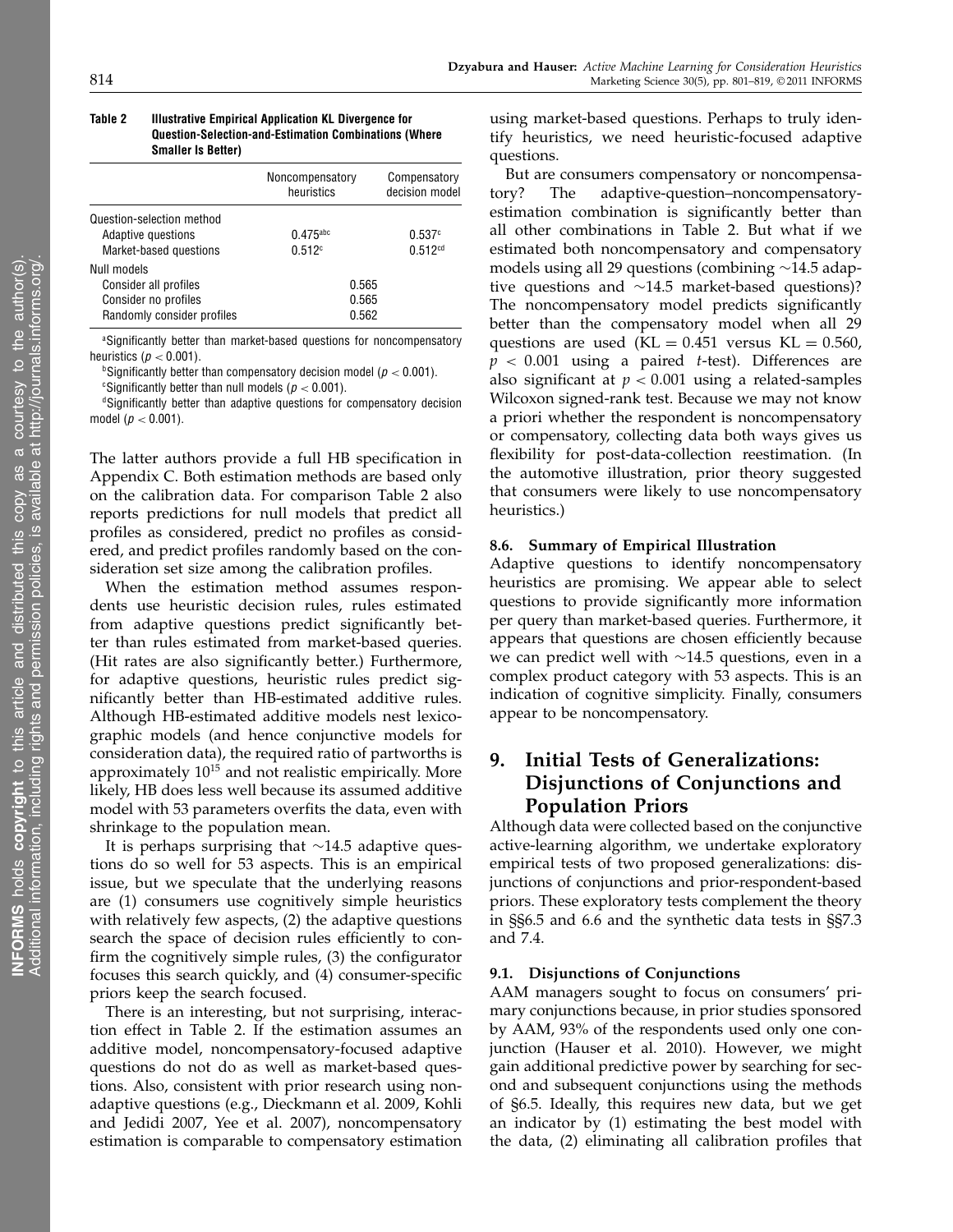were correctly classified with the first conjunction, and (3) using the remaining market-based profiles to search for a second conjunction. As expected, this strategy reduced false negatives because there were more conjunctions. It came at the expense of a slight increase in false positives. Overall, using all 29 questions, KL increased slightly (0.459 versus 0.452,  $p <$ 0.001), suggesting that the reestimation on incorrectly classified profiles overfit the data. Because the disjunctions of conjunctions (DOC) generalization works for synthetic data, a true test awaits new empirical data.

#### 9.2. Previous-Respondent-Based Priors

The priors used to initialize consumer-specific beliefs were based on judgments by AAM managers and analysts; however, we might also use the methods proposed in §6.6 to improve priors based on data from other respondents. As a test, we used the basic algorithm to estimate the  $p_{ijk}$ s, used the collaborative filter to reset the priors for each respondent, reestimated the model  $(p'_{ijk}s)$ , and compared predicted consideration to observed consideration. Previousrespondent-based priors improved predictions but not significantly (0.448 versus 0.452,  $p = 0.082$ ), suggesting that AAM provided good priors for this application.

#### 10. Managerial Use

The validation reported in this paper was part of a much larger effort by AAM to identify communications strategies that would encourage consumers to consider AAM vehicles. At the time of the study, two of the three American manufacturers had entered bankruptcy. AAM's top management believed that overcoming consumers' unwillingness to consider AAM vehicles was critical if AAM was to become profitable. Table 2, combined with ongoing studies by AAM, was deemed sufficient evidence for managers to rely on the algorithm to identify consumers' heuristic decision rules. AAM is convinced of the relevancy of consumer heuristics and is actively investigating how to use noncompensatory data routinely to inform management decisions. We summarize here AAM's initial use of information on consumer heuristics.

The remaining 1,464 respondents each answered 29 adaptive plus market-based questions, were shown an experimental induction, and then answered a second set of 29 adaptive plus market-based questions. Each induction was a communications strategy targeted to influence consumers to (1) consider AAM vehicles or (2) consider vehicles with aspects on which AAM excelled. Details are proprietary and beyond the scope of this paper. However, in general, the most effective communications strategies were those that surprised consumers with AAM's success in a non U.S. reference group. AAM's then-current emphasis on J.D. Power and Consumer Reports ratings did not change consumers' decision heuristics.

AAM used the data on decision heuristics for product development. AAM recognized heterogeneity in heuristics and identified clusters of consumers who share decision heuristics. There were four main clusters: high selectivity on brand and body type, selectivity on brand, selectivity on body type, and (likely) compensatory. There were two to six subclusters

Table 3 Percentage of Respondents Using Aspect as an Elimination Criterion

| <b>Brand</b> | Elimination $(\%)$ | Body type            | Elimination $(\%)$ | Engine type  | Elimination (%) |
|--------------|--------------------|----------------------|--------------------|--------------|-----------------|
| <b>BMW</b>   | 68                 | Sports car           | 84                 | Gasoline     | 3               |
| <b>Buick</b> | 97                 | Hatchback            | 81                 | Hybrid       | 44              |
| Cadillac     | 86                 | Compact sedan        | 62                 | Engine power |                 |
| Chevrolet    | 34                 | Standard sedan       | 58                 | 4 cylinders  | 9               |
| Chrysler     | 66                 | Crossover            | 62                 | 6 cylinders  | 11              |
| Dodge        | 60                 | Small SUV            | 61                 | 8 cylinders  | 69              |
| Ford         | 23                 | <b>Full-size SUV</b> | 71                 | EPA rating   |                 |
| <b>GMC</b>   | 95                 | Pickup truck         | 82                 | 15 mpg       | 79              |
| Honda        | 14                 | Minivan              | 90                 | 20 mpg       | 42              |
| Hyundai      | 89                 | Quality              |                    | 25 mpg       | 16              |
| Jeep         | 96                 | Q-rating 5           | 0                  | 30 mpg       | 5               |
| Kia          | 95                 | Q-rating 4           |                    | 35 mpg       | 0               |
| Lexus        | 86                 | Q-rating 3           | 23                 | Price (\$)   |                 |
| Lincoln      | 98                 | Crash test           |                    | 12,000       | 77              |
| Mazda        | 90                 | C-rating 5           | 0                  | 17,000       | 54              |
| Nissan       | 14                 | C-rating 4           | 27                 | 22,000       | 46              |
| Pontiac      | 97                 | C-rating 3           | 27                 | 27,000       | 48              |
| Saturn       | 95                 |                      |                    | 32,000       | 61              |
| Subaru       | 99                 |                      |                    | 37,000       | 71              |
| Toyota       | 15                 |                      |                    | 45,000       | 87              |
| VW           | 86                 |                      |                    |              |                 |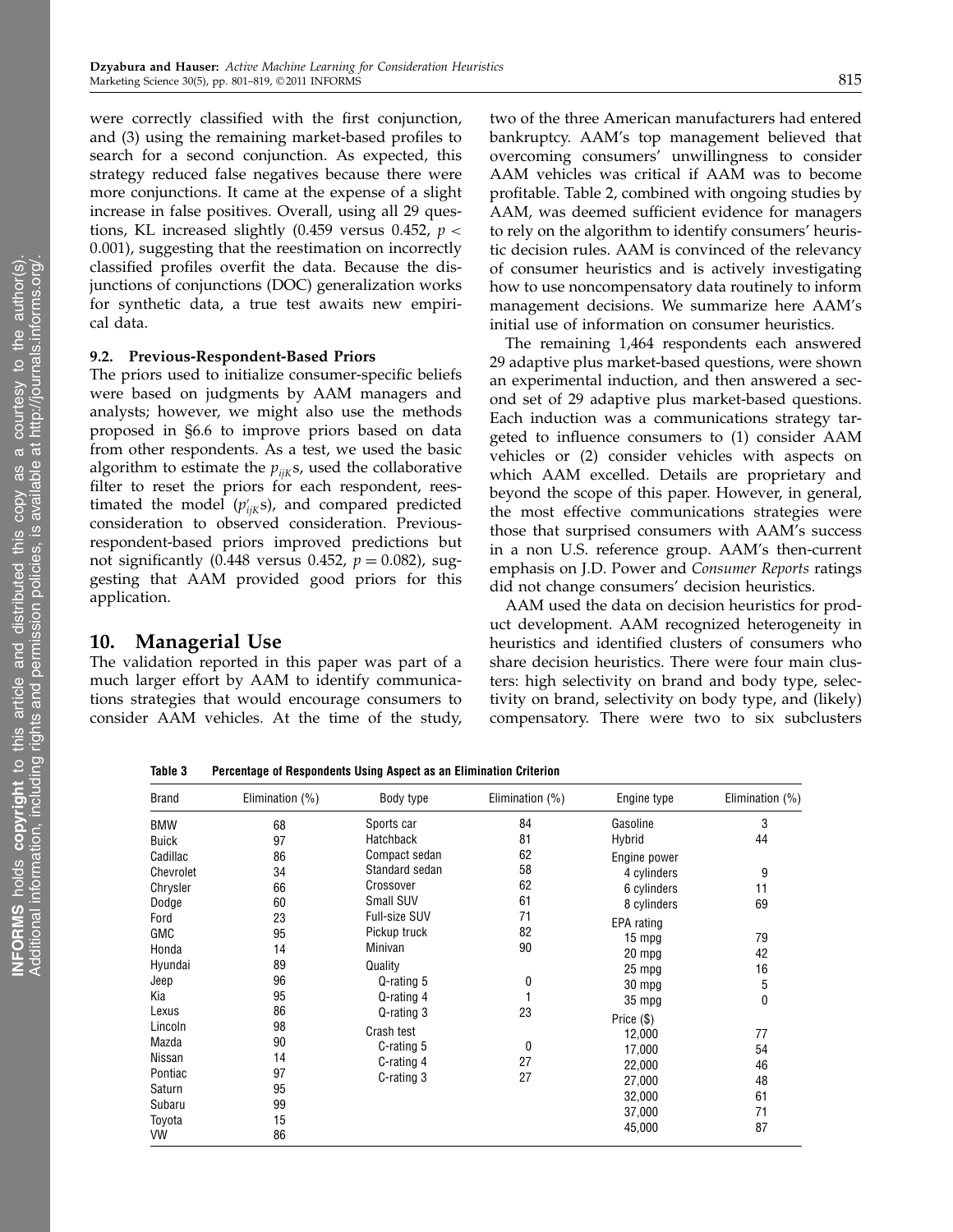within each main cluster, for a total of 20 clusters.<sup>3</sup> Each subcluster was linked to demographic and other decision variables to suggest directed communications and product development strategies. Decision rules for targeted consumer segments are proprietary, but the population averages are not. Table 3 indicates which percentage of the population uses elimination rules for each of the measured aspects.

Although some brands were eliminated by most consumers, larger manufacturers have many targeted brands. For example, Buick was eliminated by 97% of the consumers and Lincoln by 98%, but these are not the only GM and Ford brands. For AAM, the net consideration of its brands was within the range of more-aggregate studies. Consumers are mixed on their interest in "green" technology: 44% eliminate hybrids from consideration, but 69% also eliminate large engines. Price elimination illustrates that heuristics are screening criteria, not surrogates for utility: 77% of consumers will not investigate a \$12,000 vehicle. This means that consumers' knowledge of the market tells them that, net of search costs, their best strategy is to avoid investing time and effort to evaluate \$12,000 vehicles. It does not mean that consumers would not buy a top-of-the-line Lexus if it were offered for \$12,000. Table 3 provides aggregate summaries across many consumer segments—AAM's product development and communications strategies were targeted within segment. For example, 84% of consumers overall eliminate sports cars indicating the sports-car segment is a relatively small market. However, the remaining 16% of consumers constitute a market that is sufficiently large for AAM to target vehicles for that market.

# 11. Summary and Challenges

We found active machine learning to be an effective methodology to select questions adaptively in order to identify consideration heuristics. Both the synthetic data experiments and the proof-of-concept empirical illustration are promising, but many challenges remain.

Question selection might be improved further with experience in choosing "tuning" parameters  $(\epsilon's, T)$ , improved priors, an improved focus on more-complex heuristics, and better variational Bayes belief-propagation approximations. In addition, further experience will provide insight on the information gained as the algorithm learns. For example,

Figure 4 Average Expected Reduction in Entropy up to the 29th



Figure 4 plots the average expected reduction in entropy for adaptive questions and for market-based questions. We see that, on average, adaptive questions provide substantially more information per question (5.5 times as much). Prior to the 10th question, the increasingly accurate posterior probabilities enable the algorithm to ask increasingly more accurate questions. Beyond 10 questions the expected reduction in entropy decreases and continues to decrease through the 29th question. It is likely that AAM would have been better able to identify consumers' conjunctive decision rules had they used 58 questions for estimation rather than split the questions between calibration and validation. Research might explore the mix between adaptive and market-based questions.

The likelihood principle implies that other models can be tested on AAMs and other adaptive data. The variational Bayes belief-propagation algorithm does not estimate standard errors for the  $p_{ij}$ s. Other Bayesian methods might specify more complex distributions. Reestimation or bootstrapping, when feasible, might improve estimation.

Active machine learning might also be extended to other data-collection formats, including formats in which multiple profiles are shown on the same page or formats in which configurators are used in creative ways. The challenge for large  $N$  is that we would like to approximate decision rules in less than N queries per respondent.

#### Acknowledgments

This research was supported by the MIT Sloan School of Management, the Center for Digital Business at MIT (http://ebusiness.mit.edu), and an unnamed American automotive manufacturer. The authors thank Rene Befurt, Sigal Cordeiro, Theodoros Evgeniou, Vivek Farias, Patricia Hawkins, Dmitriy Katz, Phillip Keenan, Andy Norton, Ele Ocholi, James Orlin, Erin MacDonald, Daniel Roesch, Joyce Salisbury, Matt Selove, Olivier Toubia, Paul Tsier, Catherine Tucker, Glen Urban, Kevin Wang, and Juanjuan Zhang for their insights, inspiration, and help on this project. Both reviewers and the area editor provided excellent comments that improved the paper.

<sup>&</sup>lt;sup>3</sup> AAM used standard clustering methods on the posterior  $p_{ij}$ s. By the likelihood principle, it is possible to use latent-structure models to reanalyze the data. Post hoc clustering is likely to lead to more clusters than latent-structure modeling. Comparisons of clustering methods are beyond the scope and tangential to our current focus on methods to select questions efficiently for the estimation of heuristic decision rules.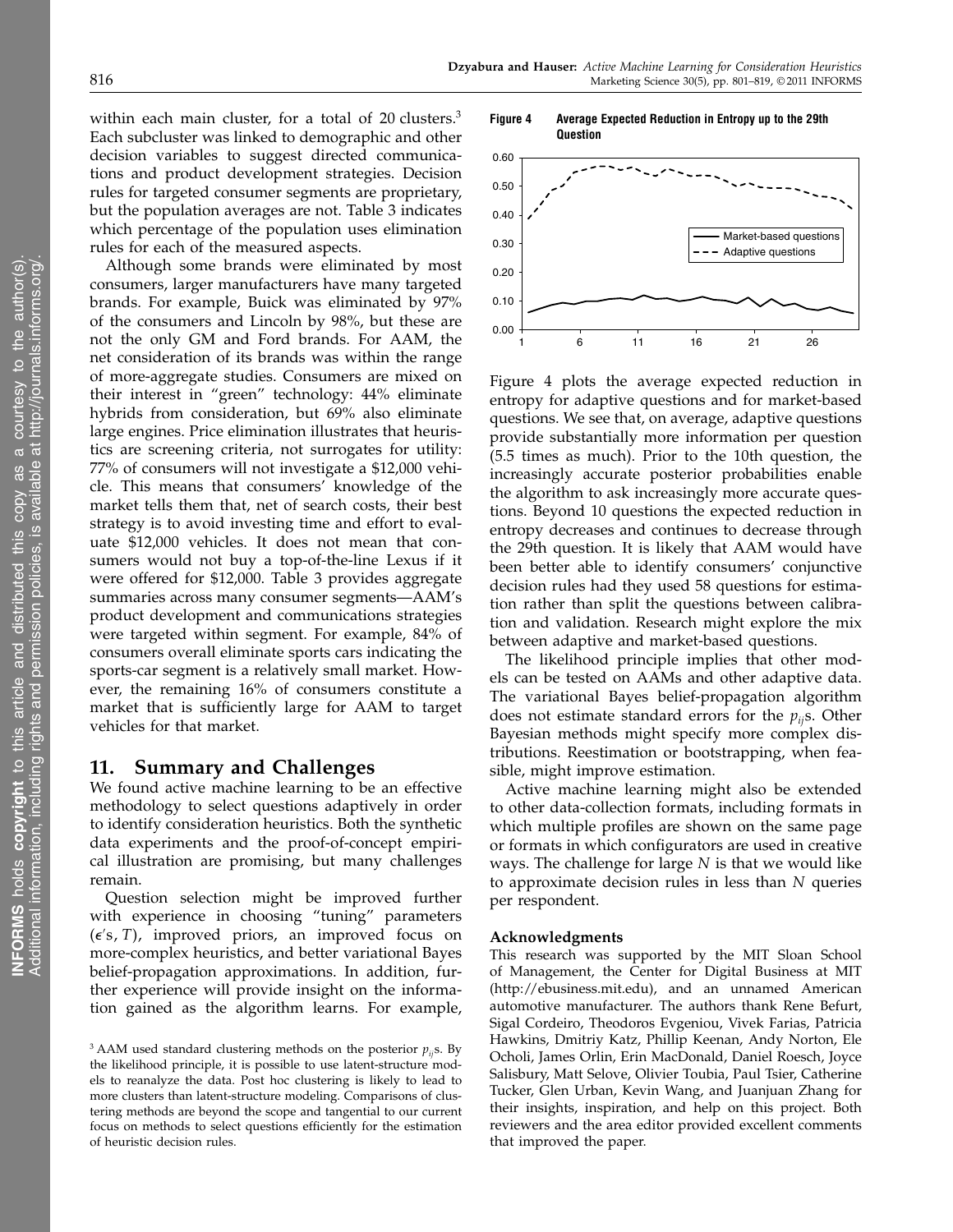## Appendix A. Example Where Uncertainty Sampling Minimizes Posterior Entropy

We choose a simple example with two aspects to demonstrate the intuition. For this formal example, we abstract away from response error by setting  $\epsilon_1 = \epsilon_2 = 0$ , and we choose uninformative priors such that  $p_{i1}^0 = p_{i2}^0 = 0.5$ . With two aspects there are four potential queries,  $\vec{x}_{i1}$  =  $\{0, 0\}, \{0, 1\}, \{1, 0\}, \text{ and } \{1, 1\}; \text{ and four potential decision}$ rules,  $\vec{a}_i = \{-1, -1\}, \{-1, +1\}, \{+1, -1\}$ , and  $\{+1, +1\}$ , each of which is a priori equally likely. However, the different  $\vec{x}_{i1}$ s provide differential information about the decision rules. For example, if  $\vec{x}_{i1} = \{0, 0\}$  and  $y_{i1} = 1$ , then the decision rule must be  $\vec{a}_i = \{-1, -1\}$ . At the other extreme, if  $\vec{x}_{i1} = \{1, 1\}$  and  $y_{i1} = 1$ , then all decision rules are consistent. The other two profiles are each consistent with half of the decision rules. We compute  $Pr(y_{i1} = 1 | \vec{x}_{i1})$  for the four potential queries as 0.25, 0.50, 0.50, and 1.00, respectively.

We use the formulae in the text for expected posterior entropy,  $E[H(\vec{x}_{i1})]$ .

| Potential<br>query $(\vec{x}_{i1})$ | $Pr(y_{i1} = 1   \vec{x}_{i1})$ | $E[H(\vec{x}_{i1})]$                                                                         |
|-------------------------------------|---------------------------------|----------------------------------------------------------------------------------------------|
| $\{0, 0\}$                          | 0.25                            | $-\frac{3}{2} = (\frac{2}{3} \log_2 \frac{2}{3})$<br>$+\frac{1}{3} \log_2 \frac{1}{3} = 1.4$ |
| $\{0, 1\}$                          | 0.50                            | $-\log_2 \frac{1}{2} = 1$                                                                    |
| $\{1, 0\}$                          | 0.50                            | $-\log_2 \frac{1}{2} = 1$                                                                    |
| $\{1, 1\}$                          | 1.00                            | $-2\log_2\frac{1}{2}=2$                                                                      |
|                                     |                                 |                                                                                              |

Expected posterior entropy is minimized for either of the queries,  $\{0, 1\}$  or  $\{1, 0\}$ , both of which are consistent with uncertainty sampling (choice balance).

#### Appendix B. Pseudo-Code for Belief-Propagation Algorithm

Maintain the notation of the text; let  $\vec{p}_{iK}$  be the vector of the  $p_{ijk}$ s, and let  $\vec{p}_{ik,-j}$  be the vector of all but the jth element. Define two index sets,  $S_j^+ = \{k \mid x_{ijk} = 1, y_{ik} = 1\}$  and  $S_j^- = \{k \mid$  $x_{ijk} = 1$ ,  $y_{ik} = 0$ . Let superscript *h* index an iteration with  $h = 0$  indicating a prior. The belief-propagation algorithm uses all of the data,  $X_K$  and  $\vec{y}_{iK}$ , when updating for the Kth query. In application, the  $\epsilon s$  are set by managerial judgment *prior* to data collection. Our application used  $\epsilon_1 = \epsilon_2 = 0.01$ for query selection.

Use the priors to initialize  $\vec{p}_{ik}^0$ . Initialize all Pr( $y_{ik}$  |  $X_{iK}$ ,  $\vec{p}_{iK, -j}^{h-1}$ ,  $a_{ij} = \pm 1$ ).

While  $\max_j (p_{ijk}^h - p_{ijk}^{h-1}) > 0.001$ .

For  $k \in S_j^+$ 

[Continue looping until  $p_{ijk}^h$  converges.] For  $j = 1$  to  $N$  [Loop over all aspects.] [Use variational distribution to approximate data likelihood.]

$$
Pr(y_{ik} = 1 | X_{ik}, \vec{p}_{ik, -j}^{h-1}, a_{ij} = 1)
$$
  
=  $(1 - \epsilon_2) \prod_{x_{igk} = 1, g \neq j} p_{igk}^{h-1} + \epsilon_1 (1 - \prod_{x_{igk} = 1, g \neq j} p_{igk}^{h-1}),$   

$$
Pr(y_{ik} = 1 | X_{ik}, \vec{p}_{ik, -j}^{h-1}, a_{ij} = -1) = \epsilon_1
$$

end loop  $k \in S_j^+$ 

For 
$$
k \in S_j^-
$$

[Use variational distribution to approximate data likelihood.]

$$
Pr(y_{ik} = 0 | X_{ik}, \vec{p}_{ik, -j}^{h-1}, a_{ij} = 1)
$$
  
\n
$$
= (1 - \epsilon_1)(1 - \prod_{x_{igk} = 1, g \neq j} p_{igk}^{h-1}) + \epsilon_2 \prod_{x_{igk} = 1, g \neq j} p_{igk}^{h-1},
$$
  
\n
$$
Pr(y_{ik} = 0 | X_{ik}, \vec{p}_{ik, -j}^{h-1}, a_{ij} = -1) = (1 - \epsilon_1)
$$
  
\nend loop  $k \in S_j^-$   
\n
$$
Pr(\vec{y}_{ik} | X_{ik}, \vec{p}_{ik, -j}^{h-1}, a_{ij} = 1) = \prod_{k=1}^K Pr(y_{ik} | X_{ik}, \vec{p}_{ik, -j}^{h-1}, a_{ij} = 1),
$$
  
\n
$$
Pr(\vec{y}_{ik} | X_{ik}, \vec{p}_{ik, -j}^{h-1}, a_{ij} = -1)
$$
  
\n
$$
= \prod_{k=1}^K Pr(y_{ik} | X_{ik}, \vec{p}_{ik, -j}^{h-1}, a_{ij} = -1)
$$

[Compute data likelihoods across all K questions as a product of marginal distributions for each k.]

$$
Pr(a_{ij} = 1 | X_{iK}, \vec{y}_{iK}, \vec{p}_{iK, -j}^{h-1})
$$
  
\n
$$
\propto Pr(\vec{y}_{iK} | X_{iK}, \vec{p}_{iK, -j}^{h-1}, a_{ij} = 1) Pr(a_{ij} = 1 | prior),
$$
  
\n
$$
Pr(a_{ij} = -1 | X_{iK}, \vec{y}_{iK}, \vec{p}_{iK, -j}^{h-1})
$$
  
\n
$$
\propto Pr(\vec{y}_{iK} | X_{iK}, \vec{p}_{iK, -j}^{h-1}, a_{ij} = -1)(1 - Pr(a_{ij} = 1 | prior)),
$$
  
\n
$$
p_{iJK}^{h} = Pr(a_{ij} = 1 | X_{iK}, \vec{y}_{iK}, \vec{p}_{iK, -j}^{h-1})
$$
normalized.

 $k=1$ 

[Use Bayes theorem, then normalize.] end loop  $j$  [Test for convergence and continue if necessary.]

## Appendix C. Kullback–Leibler Divergence for Empirical Data

The Kullback–Leibler divergence (KL) is an information theory-based measure of the divergence from one probability distribution to another. In this paper we seek the divergence from the predicted consideration probabilities to those that are observed in the validation data, recognizing the discrete nature of the data (to consider or not). For respondent  $i$  we predict that profile  $k$  is considered with probability,  $r_{ik} = Pr(y_{ik} = 1 | \vec{x}_{ik}, \text{model})$ . Then the divergence from the true model (the  $y_{ik}$ s) to the model being tested (the  $r_{ik}$ s) is given by Equation (C1). With log-based-2, KL has the units of bits:

$$
KL = \sum_{k \text{evaluation}} \left[ y_{ik} \log_2 \left( \frac{y_{ik}}{r_{ik}} \right) + (1 - y_{ik}) \log_2 \left( \frac{1 - y_{ik}}{1 - r_{ik}} \right) \right]. \tag{C1}
$$

When the  $r_{ik}$ s are themselves discrete, we must use the observations of false-positive and false-negative predictions to separate the summation into four components. Let  $V =$ the number of profiles in the validation sample, let  $\hat{C}_v$  = the number of considered validation profiles, let  $F_p$  = the falsepositive predictions, and let  $F_n$  = the false-negative predictions. Then KL is given by the following equation, where  $S_{c,c}$  is the set of profiles that are considered in the calibration data and considered in the validation data; the sets  $S_{c,nc}$ ,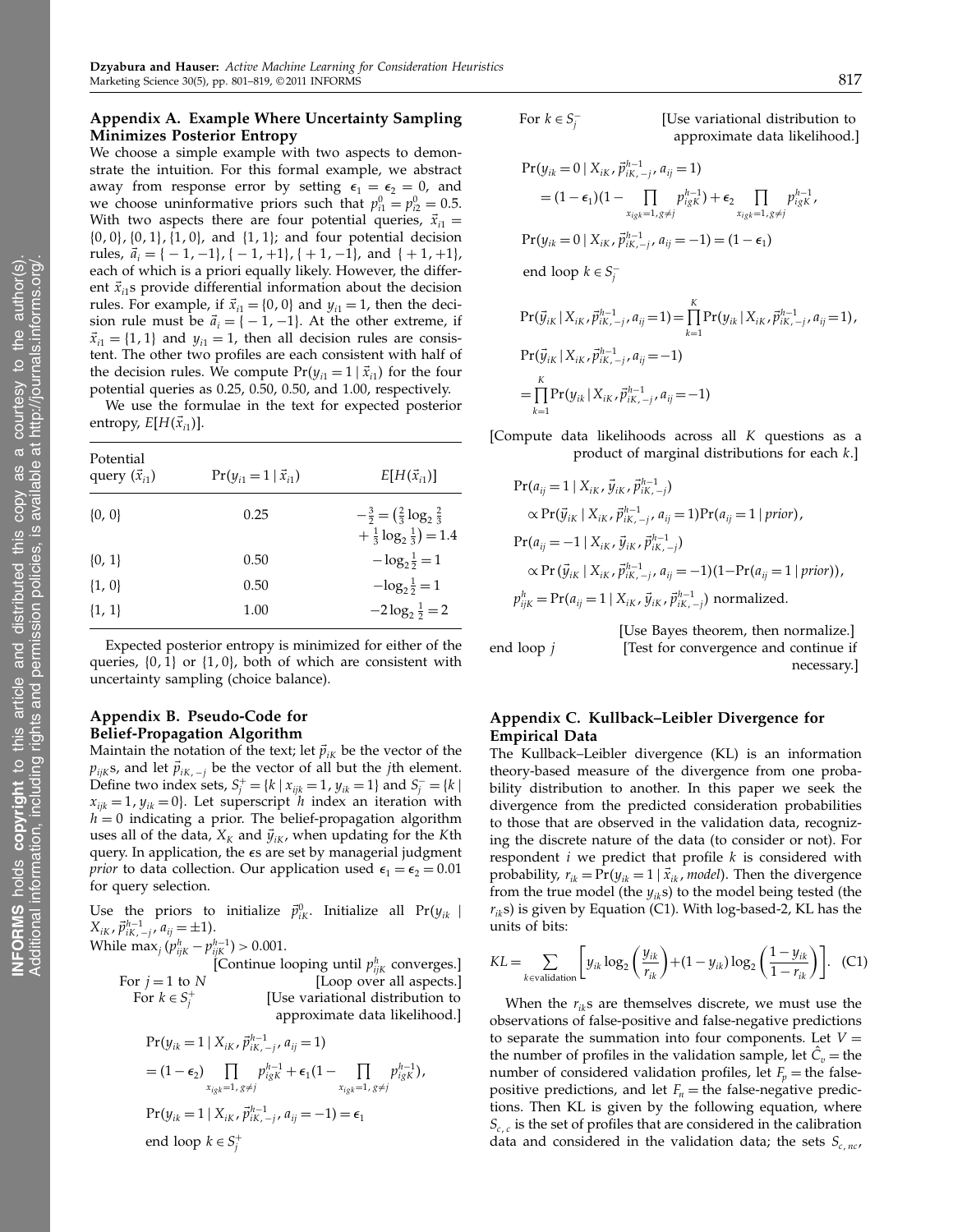$S_{nc,c}$ , and  $S_{nc,nc}$  are defined similarly ( $nc \rightarrow$  not considered):

$$
KL = \sum_{S_{c,c}} \log_2 \left( \frac{\hat{C}_v}{\hat{C}_v - F_p} \right) + \sum_{S_{c,nc}} \log_2 \left( \frac{V - \hat{C}_v}{F_n} \right)
$$

$$
+ \sum_{S_{nc,c}} \log_2 \left( \frac{\hat{C}_v}{F_p} \right) + \sum_{S_{c,c}} \log_2 \left( \frac{V - \hat{C}_v}{V - \hat{C}_v - F_n} \right)
$$

After algebraic simplification, KL can be written as

$$
KL = \hat{C}_v \log_2 \hat{C}_v + (V - \hat{C}_v) \log_2 (V - \hat{C}_v) - (\hat{C}_v - F_p) \log_2 (\hat{C}_v - F_p) -F_n \log_2 F_n - F_p \log_2 F_p - (V - \hat{C}_v - F_n) \log_2 (V - \hat{C}_v - F_n).
$$
\n(C2)

KL is a sum over the set of profiles. Sets with more profiles are harder to fit; if V were twice as large and  $\hat{C}_v$ ,  $\overline{F}_p$ , and  $F_n$  were scaled proportionally, then KL would be twice as large. For comparability across respondents with different validation set sizes, we divide by V to scale KL.

Appendix D. Percent Uncertainty Explained  $(U^2)$  for Other Question-Selection Methods



Appendix E. Hit Rates for Question-Selection-and-Estimation Combinations (Where Larger Is Better)

|                                                                                            | Noncompensatory<br>heuristics | Compensatory<br>decision model             |  |
|--------------------------------------------------------------------------------------------|-------------------------------|--------------------------------------------|--|
| Question-selection method<br>Adaptive questions<br>Market-based questions                  | $0.848$ abcde<br>$0.827$ bcde | 0.594 <sup>d</sup><br>0.806 <sup>cdf</sup> |  |
| Null models<br>Consider all profiles<br>Consider no profiles<br>Randomly consider profiles | 0.180<br>0.820<br>0.732       |                                            |  |

aSignificantly better than market-based questions for noncompensatory heuristics ( $p < 0.001$ ).

<sup>b</sup>Significantly better than the compensatory decision model ( $p < 0.001$ ). <sup>c</sup>Significantly better than the random null model ( $p < 0.001$ ).

<sup>d</sup>Significantly better than the consider-all-profiles null model ( $p < 0.001$ ).

<sup>e</sup>Significantly better than the consider-no-profiles null model ( $p < 0.001$ ). <sup>f</sup>Significantly better than adaptive questions for the compensatory decision model ( $p < 0.001$ ).

#### References

.

- Arora, N., J. Huber. 2001. Improving parameter estimates and model prediction by aggregate customization in choice experiments. J. Consumer Res. 28(2) 273–283.
- Attias, H. 1999. Inferring parameters and structure of latent variable models by variational Bayes. K. B. Laskey, H. Prade, eds. Proc. 15th Conf. Uncertainty Artificial Intelligence (UAI-99), Morgan Kaufmann, San Francisco, 21–30.
- Breese, J. S., D. Heckerman, C. Kadie. 1998. Empirical analysis of predictive algorithms for collaborative filtering. Proc. 14th Conf. Uncertainty Artificial Intelligence (UAI-98), Morgan Kaufmann, San Francisco, 43–52.
- Chaloner, K., I. Verdinelli. 1995. Bayesian experimental design: A review. Statist. Sci. 10(3) 273–304.
- Dahan, E., J. R. Hauser. 2002. The virtual customer. J. Product Innovation Management 19(5) 332–353.
- Dieckmann, A., K. Dippold, H. Dietrich. 2009. Compensatory versus noncompensatory models for predicting consumer preferences. Judgment Decision Making 4(3) 200–213.
- Ding, M., J. R. Hauser, S. Dong, D. Dzyabura, Z. Yang, C. Su, S. Gaskin. 2011. Unstructured direct elicitation of decision rules. J. Marketing Res. 48(February) 116–127.
- Erdem, T., J. Swait. 2004. Brand credibility, brand consideration, and choice. J. Consumer Res. 31(1) 191–198.
- Evgeniou, T., C. Boussios, G. Zacharia. 2005. Generalized robust conjoint estimation. Marketing Sci. 24(3) 415–429.
- Frederick, S. 2005. Cognitive reflection and decision making. J. Econom. Perspect. 19(4) 25–42.
- Ghahramani, Z., M. J. Beal. 2000. Variational inference for Bayesian mixtures of factor analyzers. Advances in Neural Information Processing Systems, Vol 12. MIT Press, Cambridge, MA.
- Ghahramani, Z., M. J. Beal. 2001. Propagation algorithms for variational Bayesian learning. Advances in Neural Information Processing Systems, Vol. 13. MIT Press, Cambridge, MA.
- Gigerenzer, G., D. G. Goldstein. 1996. Reasoning the fast and frugal way: Models of bounded rationality. Psych. Rev. 103(4) 650–669.
- Gigerenzer, G., R. Selten, eds. 2001. Bounded Rationality: The Adaptive Toolbox. MIT Press, Cambridge, MA.
- Gigerenzer, G., P. M. Todd, The ABC Research Group. 1999. Simple Heuristics That Make Us Smart. Oxford University Press, Oxford, UK.
- Gilbride, T. J., G. M. Allenby. 2004. A choice model with conjunctive, disjunctive, and compensatory screening rules. Marketing Sci. 23(3) 391–406.
- Gilbride, T. J., G. M. Allenby. 2006. Estimating heterogeneous EBA and economic screening rule choice models. Marketing Sci. 25(5) 494–509.
- Green, P. E. 1984. Hybrid models for conjoint analysis: An expository review. J. Marketing Res. 21(2) 155–169.
- Green, P. E., V. Srinivasan. 1990. Conjoint analysis in marketing: New developments with implications for research and practice. J. Marketing 54(4) 3–19.
- Green, P. E., A. M. Krieger, P. Bansal. 1988. Completely unacceptable levels in conjoint analysis: A cautionary note. J. Marketing Res. 25(August) 293–300.
- Hauser, J. R. 1978. Testing the accuracy, usefulness, and significance of probabilistic choice models: An information-theoretic approach. Oper. Res. 26(3) 406–421.
- Hauser, J. R., B. Wernerfelt. 1990. An evaluation cost model of consideration sets. J. Consumer Res. 16(4) 393–408.
- Hauser, J. R., O. Toubia, T. Evgeniou, R. Befurt, D. Dzyabura. 2010. Disjunctions of conjunctions, cognitive simplicity, and consideration sets. J. Marketing Res. 47(June) 485–496.
- Jedidi, K., R. Kohli. 2005. Probabilistic subset-conjunctive models for heterogeneous consumers. J. Marketing Res. 42(4) 483–494.
- Kohli, R., K. Jedidi. 2007. Representation and inference of lexicographic preference models and their variants. Marketing Sci. 26(3) 380–399.